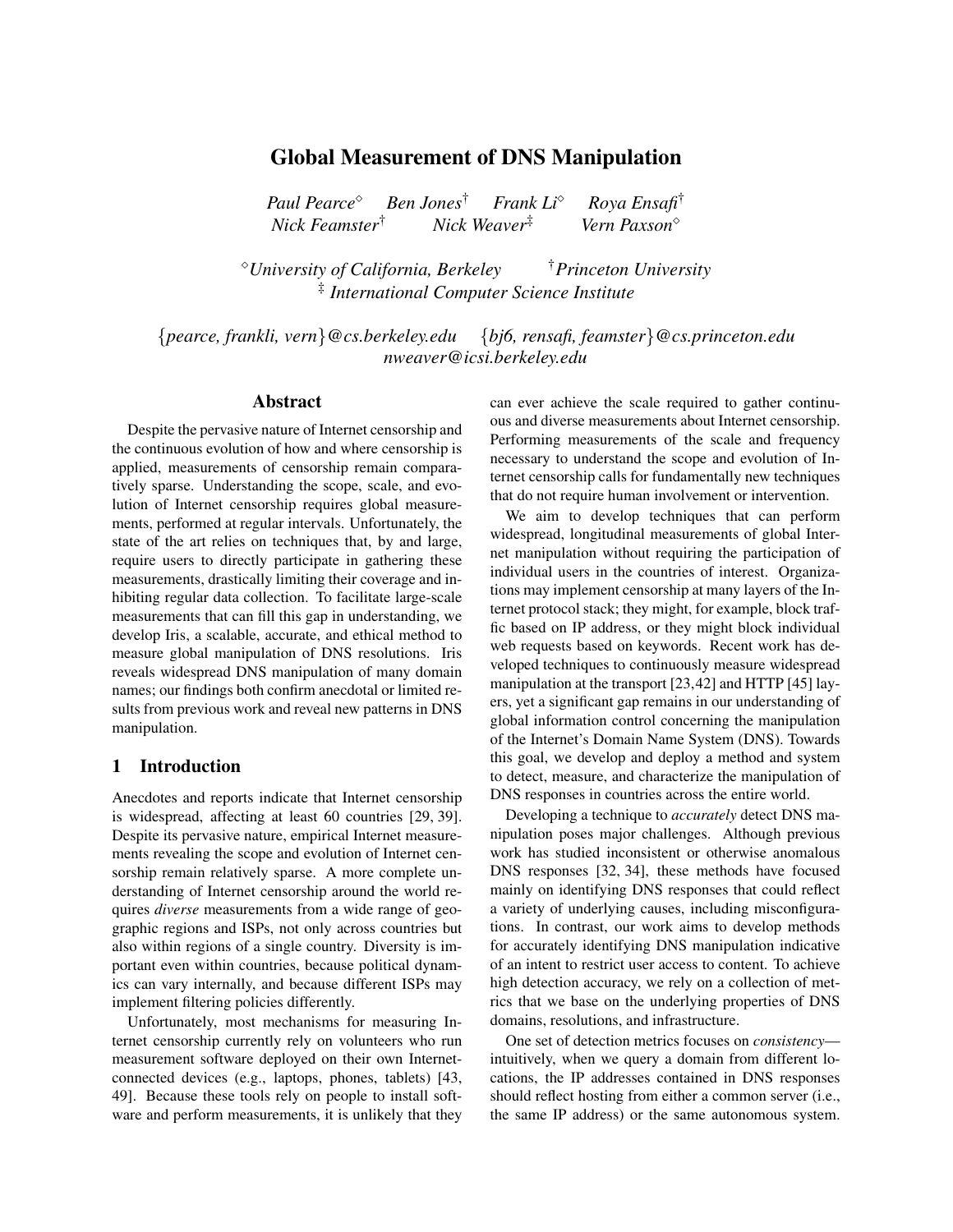Another set of detection metrics focuses on *independent verifiability*, by comparison to independent information such as the identity in the TLS certificate for the website corresponding to the domain. Each of these metrics naturally lends itself to exceptions: for example, queries from different locations utilizing a content distribution network (CDN) will often receive different IP addresses (and sometimes even different CDNs). However, we can use violations of *all* of the metrics as a strong indicator of DNS manipulation.

In addition to achieving accurate results, another significant design challenge concerns *ethics*. In contrast to systems that explicitly involve volunteers in collecting measurements, methods that send DNS queries through open DNS resolvers deployed across the Internet raise the issue of potentially implicating third parties who did not in fact agree to participate in the measurement. Using "open resolvers" is potentially problematic, as most of these are not actual resolvers but instead DNS forwarders in home routers and other devices [46]. A censor may misattribute requests from these resources as individual citizens attempting to access censored resources.

Reasoning about the risks of implicating individual citizens requires detailed knowledge of how censors in different countries monitor access to censored material and how they penalize such actions. These policies and behaviors may be complex, varying across time, region, individuals involved, and the nature of the censored content; such risks are likely intractable to accurately deduce. To this end, our design takes steps to ensure that, to the extent possible, we only query open DNS resolvers hosted in Internet *infrastructure* (e.g., within Internet service providers or cloud hosting providers), in an attempt to eliminate any use of resolvers or forwarders in the home networks of individual users. This step reduces the set of DNS resolvers that we can use for our measurements from tens of millions to only a few thousand. However, we find that the resulting coverage still suffices to achieve a global view of DNS manipulation, and importantly—in a safer way than previous studies that exploit open DNS resolvers.

Our work makes the following contributions. First, we design, implement, and deploy Iris, a scalable, ethical system for measuring DNS manipulation. Second, we develop analysis metrics for disambiguating natural variation in DNS responses for a domain from nefarious manipulation. Third, we perform a global measurement study that highlights the heterogeneity of DNS manipulation, across countries, resolvers, and domains. We find that manipulation varies across DNS resolvers even within a single country.

# 2 Related Work

Country-specific censorship studies. In recent years many researchers have investigated the whats, hows, and whys of censorship in particular countries. These studies often span a short period of time and reflect a single vantage point within a target country, such as by renting virtual private servers. For example, studies have specifically focused on censorship practices in China [55], Iran [7], Pakistan [38], Syria [12], and Egypt [8]. Studies have also explored the employment of various censorship methods, e.g., injection of fake DNS replies [5, 36], blocking of TCP/IP connections [54], and applicationlevel blocking [19, 33, 41]. A number of studies suggest that countries sometimes change their blocking policies and methods in times surrounding political events. For example, Freedom House reports 15 instances of Internet shutdowns—where the government cut off access to Internet entirely—in 2016 alone [29]. Most of these were apparently intended to prevent citizens from reaching social media to spread unwanted information.

Other studies have demonstrated that government censorship covers a broad variety of services and topics, including video portals (e.g.,youtube.com) [51], blogs (e.g., livejournal.com) [3], and news sites (e.g., bbc.com) [9]. Censors also target circumvention and anonymity tools; most famously, the Great Firewall of China has engaged in a decade-long cat-and-mouse game with Tor [24, 53]. Although these studies provide important data points, each reflects a snapshot at a single point in time and thus cannot capture ongoing trends and variations in censorship practices.

Global censorship measurement tools. Several research efforts developed platforms to measure censorship by running experiments from diverse vantage points. For instance, CensMon [48] used PlanetLab nodes in different countries, and UBICA [1] aimed to increase vantage points by running censorship measurement software on home gateway devices and user desktops. In practice, as far as we know, neither of these frameworks are still deployed and collecting data. The OpenNet Initiative [39] has used its public profile to recruit volunteers around the world who have performed one-off measurements from home networks each year for the past ten years. OONI [49] and ICLab [30], two ongoing data collection projects, use volunteers to run both custom software and custom embedded devices (such as Raspberry Pis [26]).

Although each of these frameworks can perform a extensive set of tests, they rely on volunteers who run measurement software on their Internet-connected devices. These human involvements make it more challenging if not impossible—to gather continuous and diverse measurements.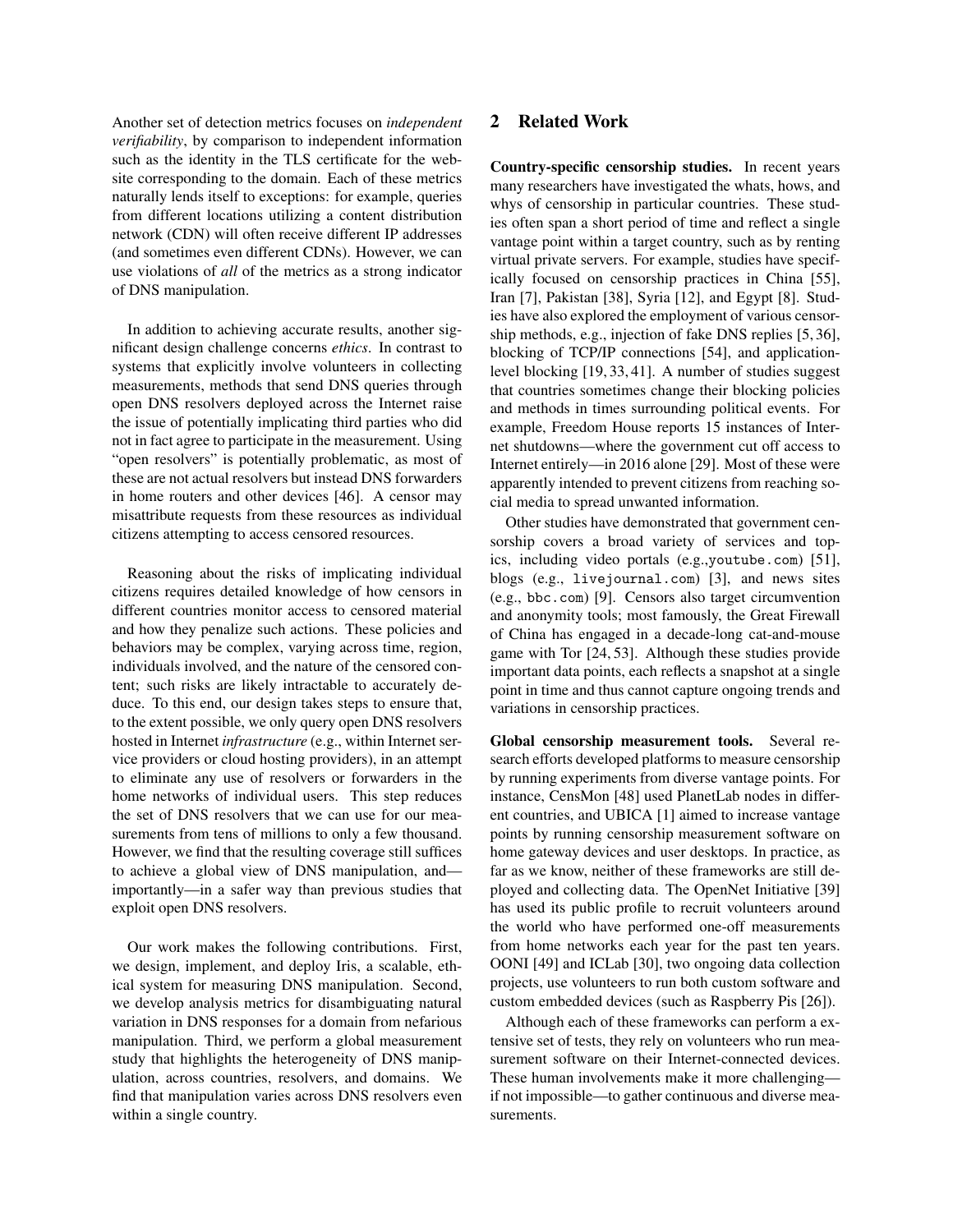Pearce et al. recently developed Augur, a method to perform longitudinal global measurement using TCP/IP side channels [42]. Although Augur examines a similar set of domains and countries as Iris, it focuses on identifying IP-based disruption rather than DNS-based manipulation.

Measuring DNS manipulation. The DNS protocol's lack of authentication and integrity checking makes it a prime target for attacks. Jones et al. presented techniques for detecting unauthorized DNS root servers, though found little such manipulation in practice [32]. Jiang et al. identified a vulnerability in DNS cache update policies that allows malicious domains to stay in the cache even if removed from the zone file [31].

Several projects have explored DNS manipulation using a limited number of vantage points. Weaver et al. explored DNS manipulation with respect to DNS redirection for advertisement purposes [52]. The authors also observed incidents in which DNS resolvers redirected end hosts to malware download pages. There are many country-specific studies that show how different countries use a variety of DNS manipulation techniques to exercise Internet censorship. For example, in Iran the government expects ISPs to configure their DNS resolvers to redirect contentious domains to a censorship page [7]. In Pakistan, ISPs return NXDOMAIN responses [38]. In China, the Great Firewall injects forged DNS packets with seemingly arbitrary IP addresses [5]. These studies however all drew upon a small or geographically limited set of vantage points, and for short periods of time.

Using open resolvers. A number of studies have explored DNS manipulation at a larger scale by probing the IPv4 address space to find open resolvers. In 2008, Dagon et al. found corrupt DNS resolvers by running measurements using 200,000 open resolvers [18]; they do not analyze the results for potential censorship. A similar scan by anonymous authors [4] in 2012 showed evidence of Chinese DNS censorship affecting non-Chinese systems.

Follow-on work in 2015 by Kührer et al. tackled a much larger scope: billions of lookups for 155 domain names by millions of open resolvers [34]. The study examined a broad range of potentially tampered results, which in addition to censorship included malware, phishing, domain parking, ad injection, captive portals, search redirection, and email delivery. They detected DNS manipulation by comparing DNS responses from open resolvers with ground truth resolutions gathered by querying control resolvers. They then identified legitimate unmanipulated answers using a number of heuristic filtering stages, such as treating a differing response as legitimate if its returned IP address lies within the same AS the ground truth IP address.

We tried to use their method for conducting global measurements specifically for detecting censorship. However, censorship detection was not a focus of their work, and the paper does not explicitly describe the details of its detection process. In particular, other than examining HTTP pages for "blocked by the order of . . . " phrasing, the paper does not present a decision process for determining whether a given instance of apparent manipulation reflects censorship or some other phenomenon. In addition, their measurements leverage open resolvers *en masse*, which raises ethical concerns for end users who may be wrongly implicated for attempting to access banned content. In contrast, we frame an explicit, reproducible method for globally measuring DNS-based manipulation in an ethically responsible manner.

In 2016, Scott et al. introduced Satellite [47], a system which leverages open resolvers to identify CDN deployments and network interference using collected resolutions. Given a bipartite graph linking domains queried with IP address answers collected from the open resolvers, Satellite identifies strongly connected components, which represent domains hosted by the same servers. Using metrics for domain similarity based on the overlap in IP addresses observed for two domains, Satellite distinguishes CDNs from network interference as components with highly similar domains (additionally, other heuristics help refine this classification).

# 3 Method

In this section we describe Iris, a scalable, lightweight system to detect DNS manipulation. We begin by scoping the problem space, identifying the capabilities and limitations of various measurement building blocks, and stating our assumptions about the threat model. We explain the process by which we select (1) which domain names to measure, and (2) the vantage points to measure them from, taking into consideration questions of ethics and scalability. We then describe, given a set of measurement vantage points and DNS domain names, how we characterize the results of our measurements and use them to draw conclusions about whether DNS manipulation is taking place, based on either the *consistency* or the *independent verifiability* of the responses that we receive. Next, we consider our technical approach in light of existing ethical norms and guidelines, and explain how various design decisions help us adhere to those principles as much as possible. Finally, we discuss the implicit and technical limitations of Iris.

#### 3.1 Overview

We aim to identify DNS manipulation, which we define as the instance of a DNS response both (1) having attributes (e.g., IP addresses, autonomous systems, web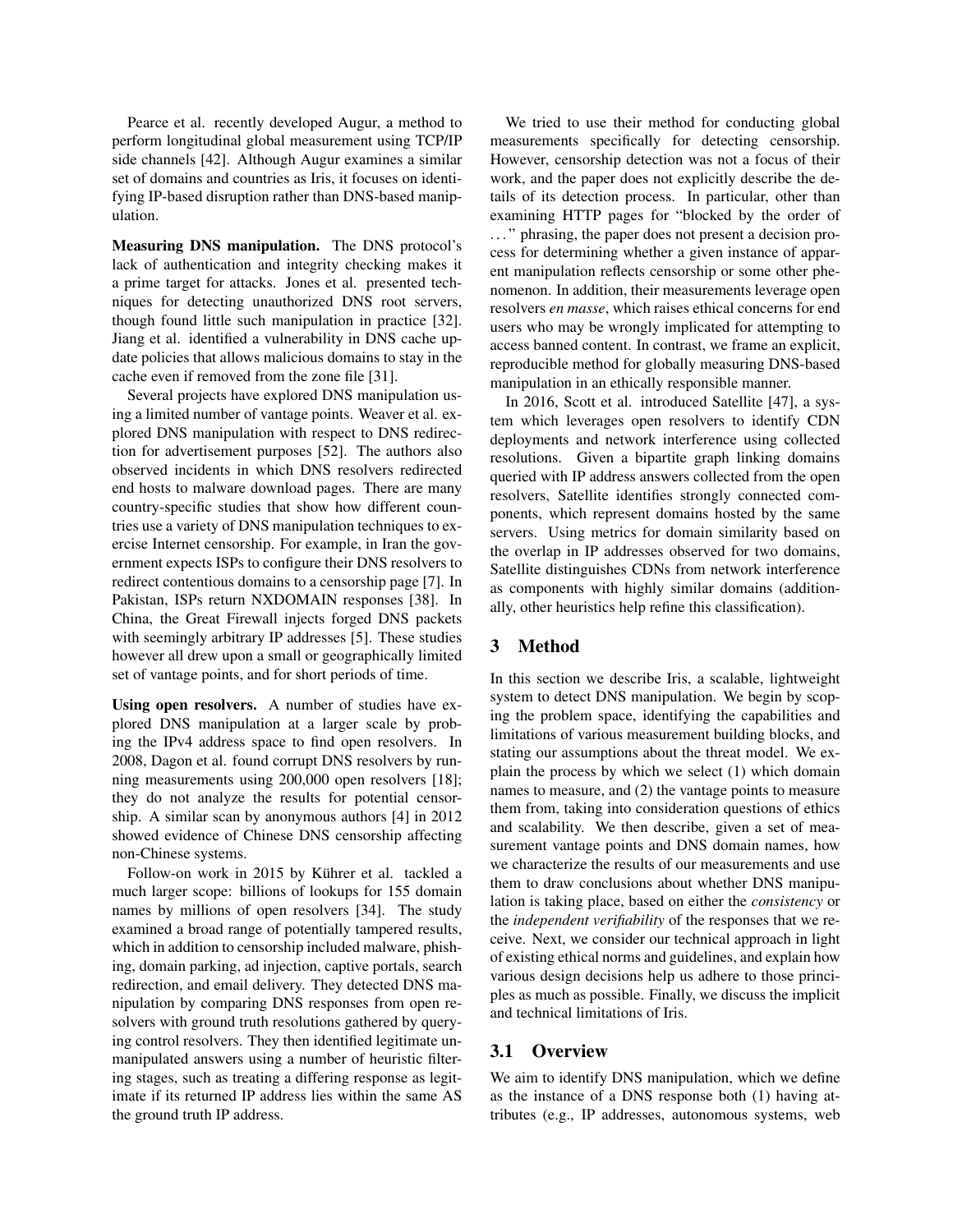content) that are not consistent with respect to a welldefined control set; and (2) returning information that is demonstrably incorrect when compared against independent information sources (e.g., TLS certificates).

Approach. Detecting DNS manipulation is conceptually simple: At a high-level, the idea entails performing DNS queries through geographically distributed DNS resolvers and analyzing the responses for activity that suggests that the responses for a DNS domain might be manipulated. Despite its apparent simplicity, however, realizing a system to scalably collect DNS data and analyze it for manipulation poses both ethical and technical challenges. The ethical challenges concern selecting DNS resolvers that do not implicate innocent citizens, as well as ensuring that Iris does not induce undue load on the DNS resolution infrastructure; §3.2 explains the ethical guidelines we use to reason about design choices. §3.3 describes how Iris selects a "safe" set of open DNS resolvers; The technical challenges center around developing sound methods for detecting manipulation, which we describe in §3.4 and §3.5.

Identifying DNS names to query. Iris queries a list of sensitive URLs compiled by Citizen Lab [14]. We call this list the Citizen Lab Block List (CLBL). This list of URLs is compiled by experts based on known censorship around the world, divided by category. We distill the URLs down to domain names and use this list as the basis of our dataset. We then supplement this list by adding additional domain names selected at random from the Alexa Top 10,000 [2]. These additional domain names help address geographic or content biases in the the CLBL while not drastically increasing the total number of queries.

Assumptions and focus. First, Iris aims to identify widespread manipulation at the scale of Internet service providers and countries. We cannot identify manipulation that is targeted at specific individuals or populations or manipulation activities that exploit high-value resources such as valid but stolen certificates. Second, we focus on manipulation tactics that do not rely on stealth; we assume that adversaries will use DNS resolvers to manipulate the responses to DNS queries. We assume that adversaries do not return IP addresses that are incorrect but within the same IP prefix as a correct answer [5, 7, 38]. Finally, when attributing DNS manipulation to a particular country or dependent territory, we rely on the country information available from Censys [21] supplemented with MaxMind's [37] dataset to map a resolver to a specific country (or dependent territory).

# 3.2 Ethics

The design of Iris incorporates many considerations regarding ethics. Our primary ethical concern is the risks associated with the measurements that Iris conducts, as issuing DNS queries for potentially censored or manipulated DNS domains through resolvers that we do not own could potentially implicate otherwise innocent users. A second concern is whether the DNS queries that we generate introduce undue query load on authoritative DNS nameservers for domains that we do not own. With these concerns in mind, we consider the ethics of performing measurements with Iris, using the ethical guidelines of the Belmont Report [10] and Menlo Report [20] to frame our discussion.

One important ethical principle is *respect for persons*; essentially, this principle states that an experiment should respect the rights of humans as autonomous decisionmakers. Sometimes this principle is misconstrued as a requirement for informed consent for all experiments. In many cases, however, informed consent is neither practical nor necessary; accordingly, Salganik [44] characterizes this principle instead as "some consent for most things". In the case of Iris, obtaining the consent of all open DNS resolver operators is impractical.

In lieu of attempting to obtain informed consent, we turn to the principle of *beneficence*, which weighs the benefits of conducting an experiment against the risks associated with the experiment. Note that the goal of beneficence is not to *eliminate* risk, but merely to *reduce* it to the extent possible. Iris's design relies heavily on this principle: Specifically, we note that the benefit of issuing DNS queries through tens of millions of resolvers has rapidly diminishing returns, and that using only open resolvers that we can determine are unlikely to correspond to individual users greatly reduces the risk to any individual without dramatically reducing the benefits of our experiment. We note that our consideration of ethics in this regard is a significant departure from previous work that has issued queries through open DNS resolver infrastructure but has not considered ethics.

The principle of *justice* states that the beneficiaries of an experiment should be the same population that bears the risk of that experiment. On this front, we envision that the beneficiaries of the kinds of measurements that we collect using Iris will be wide-ranging: designers of circumvention tools, as well as policymakers, researchers, and activists who are improving communications and connectivity for citizens in oppressive regimes all need better data about the extent and scope of Internet censorship. In short, even in the event that some entity in a country that hosts an open DNS resolver might bear some risk as a result of the measurements we conduct, we envision that those same entities may ultimately benefit from the research, policy-making, and tool development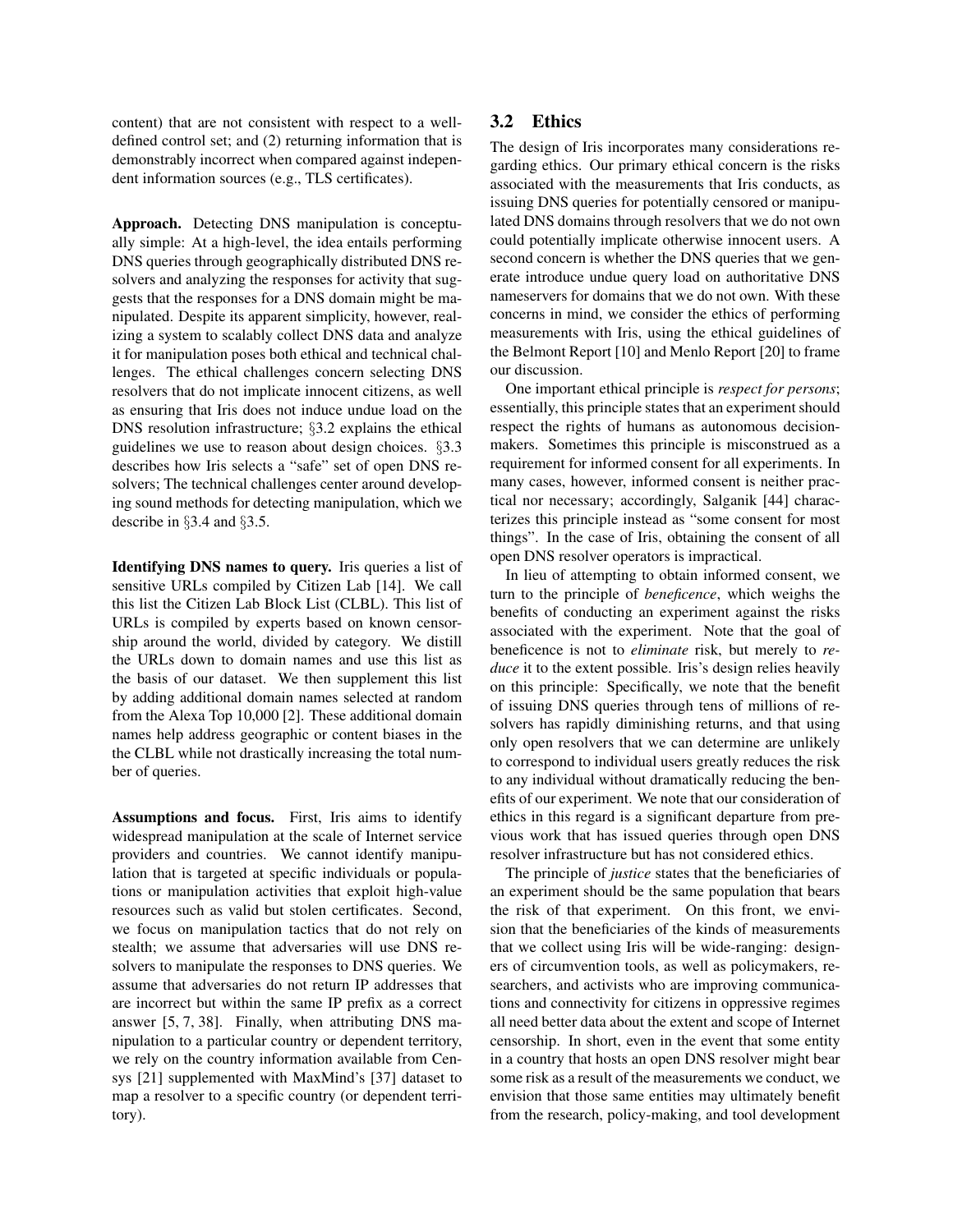that Iris facilitates.

A final guideline concerns *respect for law and public interest*, which essentially extends the principle of beneficence to all relevant stakeholders, not only the experiment participants. This principle is useful for reasoning about the externalities that our DNS queries create by increasing DNS query load on the nameservers for various DNS domains. To abide by this principle, we rate-limit our DNS queries for each DNS domain to ensure that the owners of these domains do not face large expenses as a result of the queries that we issue. This rate limit is necessary because some DNS service providers charge based on the peak or near peak query rate.

### 3.3 Open DNS Resolvers

To obtain a wide range of measurement vantage points, we use *open DNS resolvers* deployed around the world; such resolvers will resolve queries for any client.

Measurement using open DNS resolvers is an ethically complex issue. Previous work has identified tens of millions of these resolvers around the world [34]. Given their prevalence and global diversity, open resolvers are a compelling resource, providing researchers with considerable volume and reach. Unfortunately, open resolvers also pose a risk not only to the Internet but to individual users.

Open resolvers can be the result of configuration errors, frequently on end-user devices such as home routers [34]. Using these devices for measurement can incur monetary cost, and if the measurement involves sensitive content or hosts, can expose the owner to harm. Furthermore, open resolvers are also a common tool in various online attacks such as Distributed Denial-of-Service (DDoS) amplification attacks [35]. Despite efforts to reduce both the prevalence of open resolvers and their potential impact [40], they remain commonplace.

Due to these and the ethics considerations that we discussed in §3.2, we restrict the set of open resolvers that we use to the few thousand resolvers that we are reasonably certain are part of the Internet infrastructure (e.g., belonging to Internet service providers, online cloud hosting providers), as opposed to attributable to any single individual. Figure 1 illustrates the process by which Iris finds safe open DNS resolvers. We now explain this process in more detail. Conceptually, the process comprises two steps: (1) scanning the Internet for open DNS resolvers; or (2) pruning the list of open DNS resolvers that we identify to limit the resolvers to a set that we can reasonably attribute to Internet infrastructure.

By using DNS resolvers we do not control, we cannot differentiate between country-wide or state-mandated censorship and localized manipulation (e.g., captive portals, malware [34]) at individual resolvers. Therefore



Figure 1: *Overview of Iris's DNS resolver identification and selection pipeline. Iris begins with a global scan of the entire IPv4 address space, followed by reverse DNS PTR lookups for all open resolvers, and finally filtering resolvers to only include DNS infrastructure.*

we must aggregate and analyze results at ISP or country scale.

Step 1: Scanning the Internet's IPv4 space for open DNS resolvers. Scanning the IPv4 address space provides us with a global perspective on all open resolvers. To do so, we developed an extension to the ZMap [22] network scanner to enable Internet-wide DNS resolutions<sup>1</sup>. This module queries port 53 of all IPv4 addresses with a recursive DNS A record query. We use a purposeregistered domain name we control for these queries to ensure there is a known correct answer. We conduct measurements and scans from IP addresses having a PTR record identifying the machine as a "research scanner." These IP addresses also host a webpage identifying our academic institution and offering the ability to opt-out of scans. From these scans, we select all IP addresses that return the correct answer to this query and classify them as open resolvers. In §4.1, we explore the population of open DNS resolvers that we use for our study.

Step 2: Identifying Infrastructure DNS Resolvers. Given a list of all open DNS resolvers on the Internet, we prune this list to include only DNS resolvers that can likely be attributed to Internet infrastructure. To do so, we aim to identify open DNS resolvers that appear to be authoritative nameservers for a given DNS domain. Iris performs reverse DNS PTR lookups for all open resolvers and retains only the resolvers that have a valid PTR record beginning with the subdomain ns[0-9]+ or nameserver[0-9]\*. This filtering step reduces the number of usable open resolvers—from millions to thousands—yet even the remaining set of open DNS resolvers provides broad country- and networklevel coverage (characterized further in §4.1).

Using PTR records to identify infrastructure can have

<sup>&</sup>lt;sup>1</sup>Our extension has been accepted into the open source project and the results of our scans are available as part of the Censys [21] system.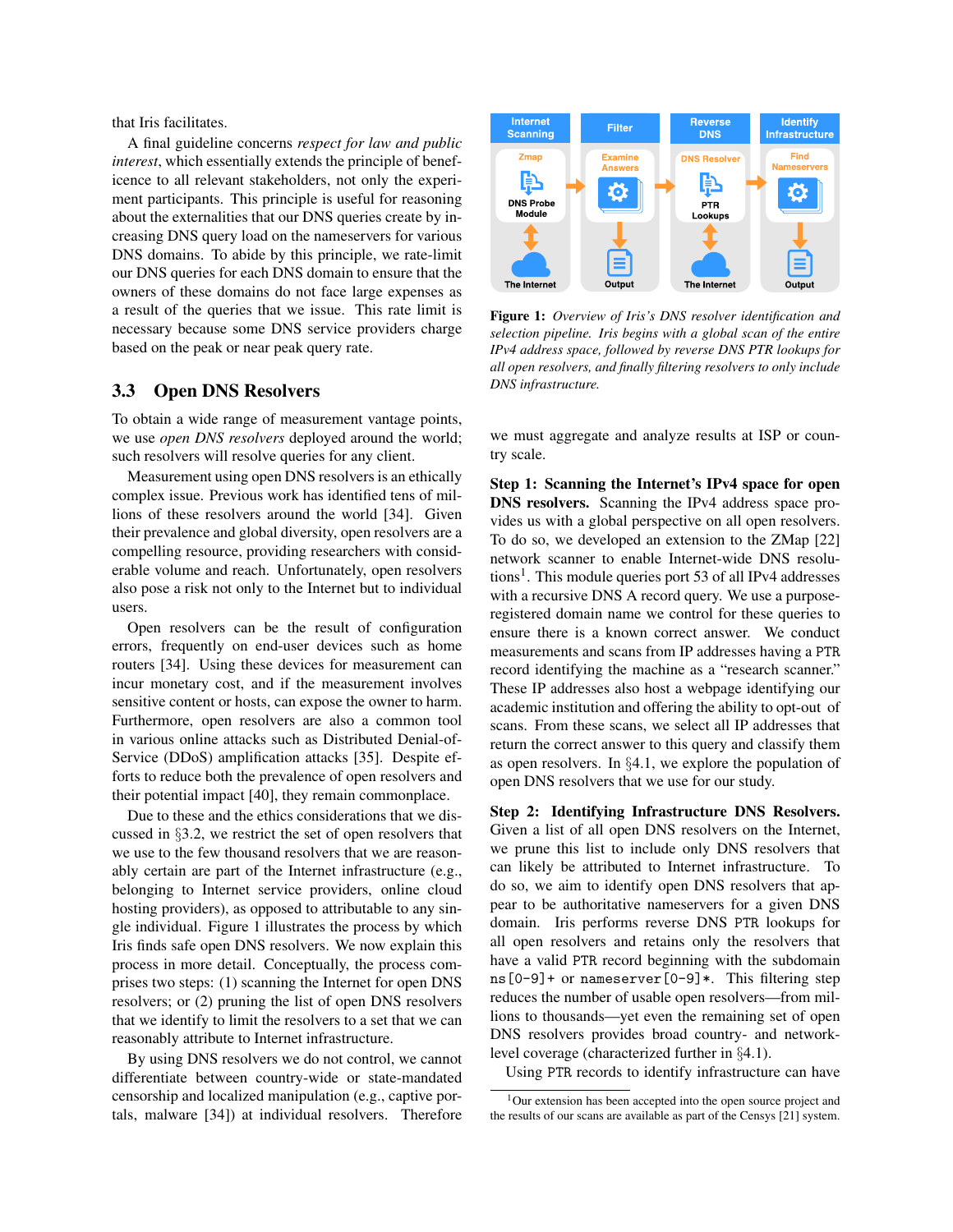both *false negatives* and *false positives*. Not all infrastructure resolvers will have a valid PTR record, nor will they all be authoritative nameservers. These false negatives limit the scope and scale of our measurement, but are necessary to reduce risk. Similarly, if a user operated their own authoritative nameserver on their home IP or if a PTR record matched our naming criteria but was not authoritative, our method would identify that IP as infrastructure (false positives).

### 3.4 Performing the Measurements

Given a list of DNS domain names to query and a global set of open DNS resolvers from which we can issue queries, we need a mechanism that issues queries for these domains to the set of resolvers that we have at our disposal. Figure 2 shows an overview of the measurement process. At a high level, Iris resolves each DNS domain using the global vantage points afforded by the open DNS resolvers, annotates the response IP addresses with information from both outside datasets as well as additional active probing, and uses *consistency* and *independent verifiability* metrics to identify manipulated responses. The rest of this section outlines this measurement process in detail, while §3.5 describes how we use the results of these measurements to ultimately identify manipulation.

Step 1: Performing global DNS queries. Iris takes as input a list of suitable open DNS resolvers, as well as the combined CLBL and Alexa domain names. In addition to the DNS domains that we are interested in testing, we include 3 DNS domains that are under our control to help us compute our consistency metrics when identifying manipulation.

Querying tens of thousands of domains across tens of thousands of resolvers required the development of a new DNS query tool, because no existing DNS measurement tool supports this scale. We implemented this tool in Go [27]. The tool takes as input a set of domains and resolvers, and coordinates random querying of each domain across each resolver. The tool supports a variety of query types, multiple of which can be specified per run, including A, AAAA, MX, and ANY. For each (domain, resolver) pair, the tool crafts a recursive DNS request and sends it to the resolver. The recursive query requests that the resolver resolve the domain and return the ultimate answer, logging all responses, including timeouts. The tool follows the set of responses to resolve each domain to an IP address. For example, if a resolver returns a CNAME, the tool then queries the resolver for resolution of that CNAME.

To ensure resolvers are not overloaded, the tool includes a configurable rate-limit. For our experiments, we limited queries to resolvers to an upper bound of 5 per second. In practice, this rate tends to be much lower due to network latency in both reaching the resolver, as well as the time it takes the resolver to perform the recursive response. To cope with specific resolvers that are unstable or timeout frequently, the tool provides a configurable failure threshold that halts a specific resolver's set of measurements should too many queries fail.

To ensure the domains we query are not overloaded, the tool randomizes the order of domains and limits the number of resolvers queried in parallel such that in the worst case no domain experiences more than 1 query per second, in expectation.

Step 2: Annotating DNS responses with auxiliary information. Our analysis ultimately relies on characterizing both the *consistency* and *independent verifiability* of the DNS responses that we receive. To enable this classification we first must gather additional details about the IP addresses that are returned in each of the DNS responses. Iris annotates each IP address returned in the set of DNS responses with additional information about each IP address's geolocation, autonomous system (AS), port 80 HTTP responses, and port 443 HTTPS X.509 certificates. We rely on the Censys [21] dataset for this auxiliary information; Censys provides daily snapshots of this information. This dataset does not contain every IP address; for example, the dataset does not include IP addresses that have no open ports, or adversaries may intentionally return IP addresses that return error pages or are otherwise unresponsive. In these cases, we annotate all IP addresses in our dataset with AS and geolocation information from the Maxmind service [37].

Additional PTR and TLS scanning. For each IP address, we perform a DNS PTR lookup to assist with some of our subsequent consistency characterization (a process we detail in §3.5). Another complication in the annotation exercise relates to the fact that in practice a single IP address might host many websites via HTTP or HTTPS (i.e., virtual hosting). As a result, when Censys retrieves certificates via port 443 (HTTPS) across the entire IPv4 address space, the certificate that Censys retrieves might differ from the certificate that the server would return in response to a query via TLS's Server Name Indication (SNI) extension. Such a discrepancy might lead Iris to mischaracterize virtual hosting as DNS inconsistency. To mitigate this effect, for each resulting IP address we perform an additional active HTTPS connection using SNI, specifying the name originally queried. We annotate all responses with this information, which we use for answer classification (examined further in §5.1).

# 3.5 Identifying DNS Manipulation

To determine whether a DNS response is manipulated, Iris relies on two types of metrics: *consistency* metrics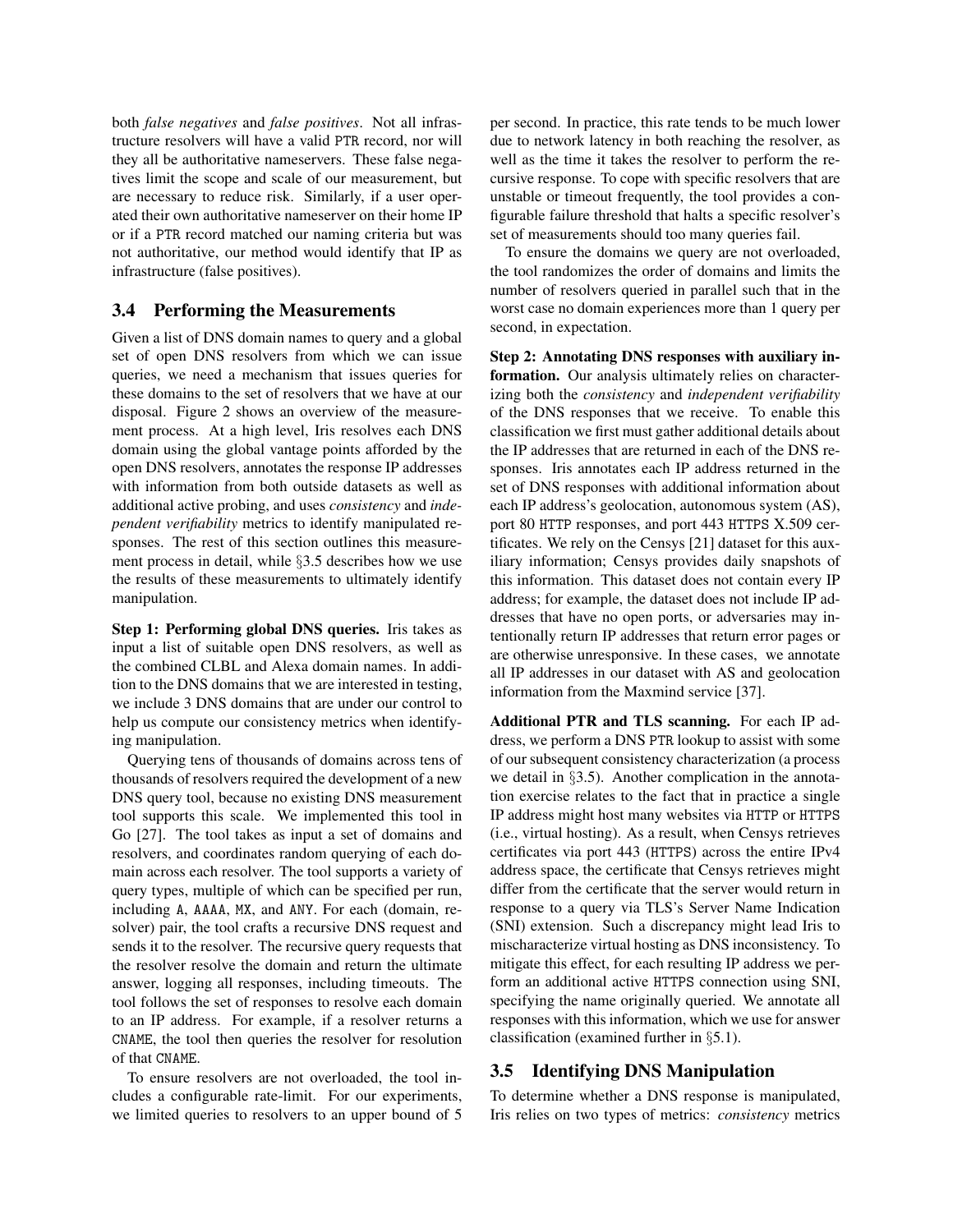

Figure 2: *Overview of DNS resolution, annotation, filtering, and classification. Iris inputs a set of domains and DNS resolvers and outputs results indicating manipulated DNS responses.*

and *independent verifiability* metrics. We say that a response is correct if it satisfies *any* consistency or independent verifiable metric; otherwise, we classify the response as *manipulated*. In this section, we outline each class of metrics as well as the specific features we develop to classify answers. The rest of this section defines these metrics; §5.1 explores the efficacy of each of them.

#### 3.5.1 Consistency

Access to a domain should have some form of *consistency*, even when accessed from various global vantage points. This consistency may take the form of network properties, infrastructure attributes, or even content. We leverage these attributes, both in relation to control data as well as across the dataset itself, to classify DNS responses.

Consistency Baseline: Control Domains and Resolvers. Central to our notion of consistency is having a set of geographically diverse resolvers we control that are (presumably) not subject to manipulation. These controls give us a set of high-confidence correct answers we can use to identify consistency across a range of IP address properties. Geographic diversity helps ensure that area-specific deployments do not cause false-positives. For example, several domains in our dataset use different content distribution network (CDN) hosting infrastructure outside North America. As part of our measurements we insert domain names we control, with known correct answers. We use these domains to ensure a resolver reliably returns unmanipulated results for nonsensitive content (e.g., not a captive portal).

For each domain name, we create a set of consistency metrics by taking the union of each metric across all of our control resolvers. For example, if Control A returns the answer 192.168.0.10 and 192.168.0.11 and Control B returns 192.168.0.12, we create a set of consistent IP set of

(192.168.0.10, 192.168.0.11, 192.168.0.12). We say the answer is "correct" (i.e., not manipulated) if, for each metric, the answer is a nonempty subset of the controls. Returning to our IP example, if a global resolver returns the answer (192.168.0.10, 192.168.0.12), it is identified as correct. When a request returns multiple records, we check all records and consider the reply good if any response passes the appropriate tests.

Additionally, unmanipulated passive DNS [6] data collected simultaneously with our experiments across a geographically diverse set of countries could enhance (or replace) our consistency metrics. Unfortunately we are not aware of such a dataset being available publicly.

IP Address. The simplest consistency metric is the IP address or IP addresses that a DNS response contains.

Autonomous System / Organization. In the case of geographically distributed sites and services, such as those hosted on CDNs, a single domain name may return different IP addresses as part of normal operation. To attempt to account for these discrepancies, we also check whether different IP addresses for a domain map to the same AS we see when issuing queries for the domain name through our control resolvers. Because a single AS may have multiple AS numbers (ASNs), we consider two IP addresses with either the same ASN or AS *organization name* as being from the same AS. Although many responses will exhibit AS consistency even if individual IP addresses differ, even domains whose queries are not manipulated will sometimes return inconsistent AS-level and organizational information as well. This inconsistency is especially common for large service providers whose infrastructure spans multiple regions and continents and is often the result of acquisitions. To account for these inconsistencies, we need additional consistency metrics at higher layers of the protocol stack (specifically HTTP and HTTPS), described next.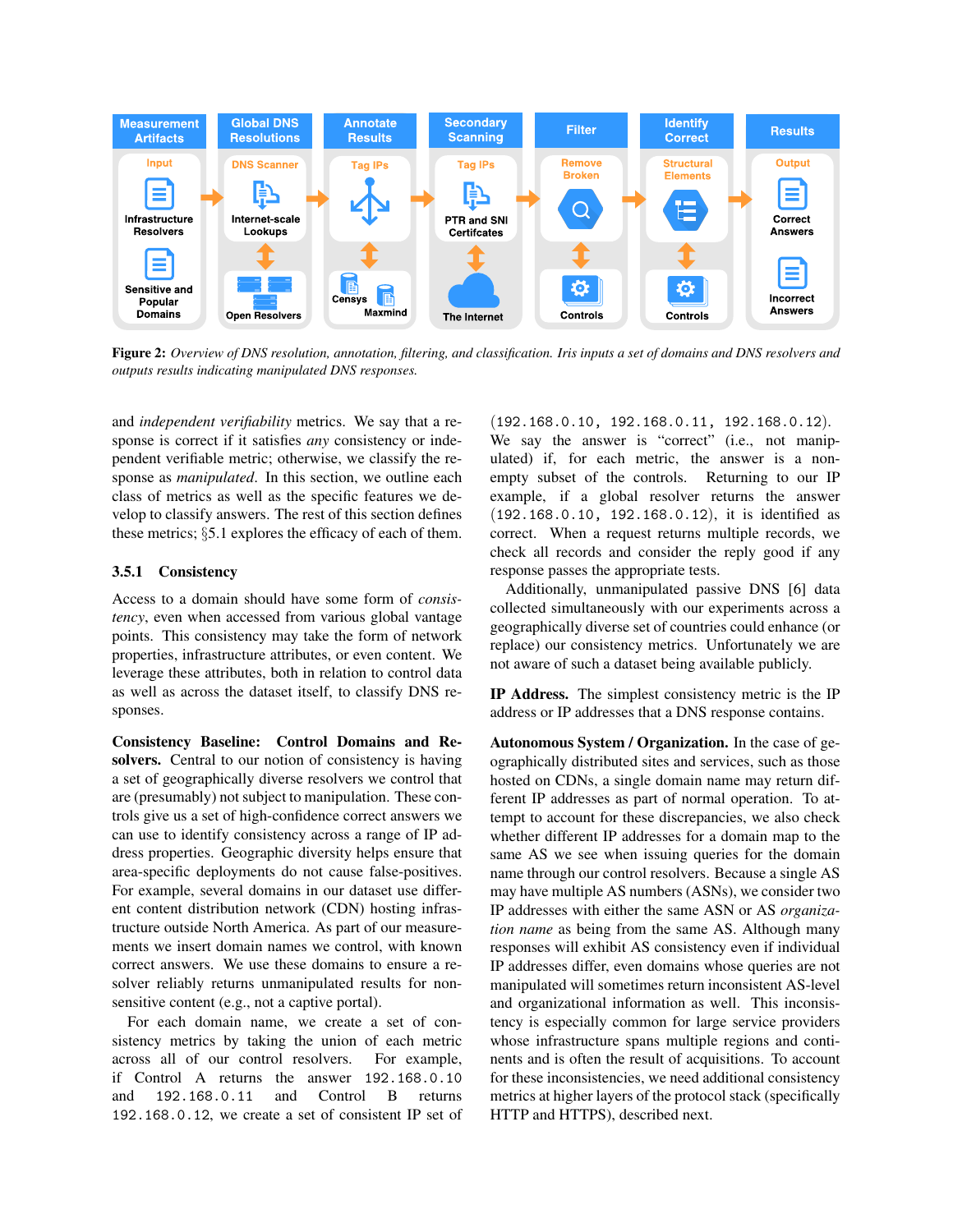HTTP Content. If an IP address is running a webserver on port 80, we include a hash of the content returned as an additional consistency metric. These content hashes come from a port 80 IP address Censys crawl. This metric effectively identifies sites with limited dynamic content. As discussed in §5.1, this metric is also useful in identifying sites with dynamic content but shared infrastructure. For example, as these hashes are based on HTTP GET fetches using an IP address as the Host in the header, this fetch uniquely fingerprints and categorizes CDN failures or default host pages. In another example, much of Google's web hosting infrastructure will return the byte-wise identical redirection page to http://www.google.com/ for HTTP GETs without a valid Google host header. These identical pages allow us to identify Google resolutions as correct even for IP addresses acting as a Point-of-Presence.

HTTPS Certificate. We label a response as correct if the hash of the HTTPS certificate presented upon connection matches that of an IP returned via our controls. Note this is not an independent verifiability metric, as the certificates may or may not be trusted, and may not even be correct for the domain.

PTRs for CDNs. From our control data, we classify domains as hosted on particular CDNs based on PTR, AS, and certificate information. We consider a non-control response as consistent if the PTR record for that response points to the same CDN.

#### 3.5.2 Independent Verifiability

In addition to consistency metrics, we also define a set of metrics that we can independently verify using external data sources, such as the HTTPS certificate infrastructure. We describe these methods below.

HTTPS Certificate. We consider a DNS response to be correct, independent of controls, if the IP address presents a valid, browser-trusted certificate for the correct domain name when queried without SNI. We further extend this metric to allow for common configuration errors, such as returning certificates for \*.example.com when requesting example.com.

HTTPS Certificate with SNI. We add an additional metric that checks whether the certificate returned from our follow-up SNI-enabled scans returns a valid, browser-trusted certificate for the correct IP address.

### 3.6 Limitations

To facilitate global coverage in our measurements, our method has limitations that impact our scope and limit our results.

Localized Manipulation. Since Iris relies entirely on open infrastructure resolvers that we do not control, in regions with few resolvers, we cannot differentiate between localized manipulation by the resolver's operator and ISP or country-wide manipulation. Analysis of incorrect results focusing on consistency across ISP or country, or examination of webpage content, could aid in identifying localized manipulation.

Domain Bias. From our set of infrastructure resolvers, we measure manipulation of the CLBL and a subset of Alexa top sites. Although the CLBL is a communitybased effort to identify sensitive content globally, by its very nature it is not *complete*. URLs and domains are missing, and sensitive content may change faster than the list is updated. Similarly, the list may exhibit geographic *bias* based on the language of the project and who contributes to it. This bias could affect the relative volume and scope of manipulation that Iris can detect.

Evasion. Although we focus on manipulation at ISP or country scale, an active adversary can still attempt to evade our measurements. Upstream resolvers could use EDNS Client Subnet [16] to only manipulate results for certain target IP ranges, or ISP resolvers could choose to manipulate only their own customers. Country-wide firewalls that perform injection could identify our scanning IP addresses and either not inject results or block our communication entirely. An adversary could also exploit our consistency metrics and inject incorrect IP addresses within the same AS as the targets.

Geolocation Error. We rely on Censys [21] and Maxmind [37] for geolocation and AS labeling of infrastructure resolvers to perform country or ISP-level aggregation. Incorrect labeling would identify country-wide manipulation as incomplete (false negatives), or identify manipulation in countries where it is not present (false positives).

# 4 Dataset

In this section, we characterize the data collected and how we processed it to obtain the results used in our analysis.

# 4.1 Open Resolver Selection

We initially identified a large pool of open DNS resolvers through an Internet-wide ZMap scan using our DNS extension to ZMap in January 2017. In total, 4.2 million open resolvers responded with a correct answer to our scan queries. This number excludes resolvers that replied with valid DNS responses but had either a missing or incorrect IP resolution for our scan's query domain.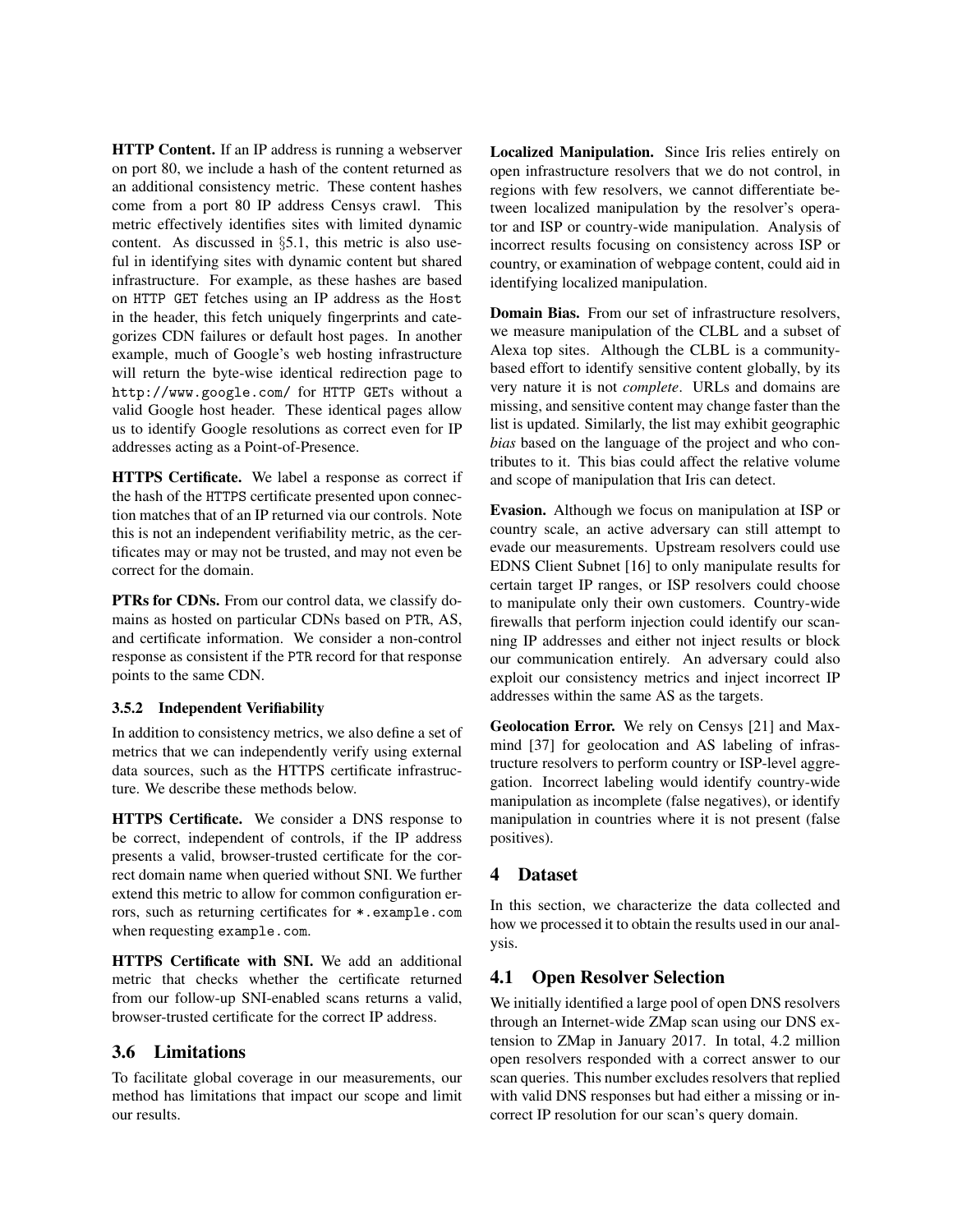| <b>Resolver</b><br><b>Datasets</b> | <b>Total</b><br><b>Resolvers</b> | <b>Number</b><br><b>Countries</b> | <b>Median</b> /<br>Country |
|------------------------------------|----------------------------------|-----------------------------------|----------------------------|
| All Usable                         | 4.197.543                        | 232                               | 659.5                      |
| <b>Ethically Usable</b>            | 6,564                            | 157                               | 6.0                        |
| <b>Experiment Set</b>              | 6,020                            | 151                               | 6.0                        |

Table 1: *DNS resolver datasets. We identify all correctly functioning open resolvers are across the IPv4 address space. The experiment set consists of resolvers that passed additional functional tests beyond our basic scan. Note that the number of countries includes dependent territories.*

| <b>Resolver Dataset</b> | AF | AS | EU | NA | OC. | <b>SA</b> |
|-------------------------|----|----|----|----|-----|-----------|
| All Usable              | 55 | 49 | 52 | 41 |     | 14        |
| <b>Ethically Usable</b> | 29 | 42 | 42 | 25 |     |           |
| <b>Experiment Set</b>   | 26 | 41 | 41 | 24 |     |           |

Table 2: *Number of countries (and dependent territories) containing usable resolvers by continent. AF=Africa, AS=Asia, EU=Europe, NA=North America, OC=Oceana/Australia, SA=South America.*

The degree to which we can investigate DNS manipulation across various countries depends on the geographic distribution of the selected DNS resolvers. By geolocating this initial set of resolvers using Censys [21] and MaxMind [37], we observed that these resolvers reside in 232 countries and dependent territories<sup>2</sup>, with a median of 659 resolvers per country. Due to the ethical considerations we outlined in §3.2, we restrict this set of resolvers to 6,564 infrastructure resolvers, in 157 countries, again with a median of 6 resolvers per country. Finally, we remove unstable or otherwise anomalous resolvers; §4.3 describes this process in more detail. This filtering reduces the set of usable resolvers to 6,020 in 151 countries, with a median of 6 resolvers in each. Table 1 summarizes the resulting population of resolvers; Table 2 shows the breakdown across continents. We also use 4 geographically diverse resolvers for controlled experiments; the 2 Google Public DNS servers [28], a German open resolver hosted on Amazon AWS, and a resolver that we manage at the University of California, Berkeley.

#### 4.2 Domain Selection

We investigate DNS manipulation for both domains known to be censored and domains for popular websites. We began with the Citizen Lab Block List (CLBL) [14], consisting of 1,376 sensitive domains. We augment this list with 1,000 domains randomly selected from the Alexa Top 10,000, as well as 3 control domains we man-

| <b>Response</b> | Total            | <b>Number</b>    | <b>Number</b>  |
|-----------------|------------------|------------------|----------------|
| <b>Datasets</b> | <b>Responses</b> | <b>Resolvers</b> | <b>Domains</b> |
| All Responses   | 14.539.198       | 6.564            | 2,330          |
| After Filtering | 13.594.683       | 6.020            | 2.303          |

Table 3: *DNS response dataset before and after filtering problematic resolvers, domains, and failed queries.*

age that should not be manipulated. Due to overlap between the two domain sets, our combined dataset consists of 2,330 domains. We excluded 27 problematic domains that we identified through our data collection process, resulting in our final population of 2,303 domains.

#### 4.3 Response Filtering

We issued 14.5 million DNS A record queries for our 2,330 pre-filtered domains, across 6,564 infrastructure and control open resolvers during a 2 day period in January 2017. We observed various erroneous behavior that required further filtering. Excluding these degenerate cases reduced our dataset collection to 13.5 million responses across 2,303 domains and 6,020 resolvers, as summarized in Table 3. The rest of this section details this filtering process.

Resolvers. We detected that 341 resolvers stopped responding to our queries during our experiment. An additional 202 resolvers incorrectly resolved our control domain names, despite previously answering correctly during our Internet-wide scans. The common cause of this behavior was rate limiting, as our Internet-wide scans queried resolvers only once, whereas our experiments necessitated repeated queries. We identified another problematic resolver that exhibited a query failure rate above 70% due to aggressive rate limiting. We eliminated these resolvers and their associated query responses from our dataset, reducing the number of valid responses by 510K.

Domains. Our control DNS resolvers could not resolve 15 domain names. We excluded these and their associated 90K query responses from our dataset. We removed another 12 domains and their 72K corresponding query responses as their DNS resolutions failed an automated sanity check; resolvers across numerous countries provided the same incorrect DNS resolution for each of these domains, and the IP address returned was unique per domain (i.e., not a block page or filtering appliance). We did not expect censors to exhibit this behavior; a single censor is not likely to operate across multiple countries or geographic regions, and manipulations such as block pages that use a single IP address across countries should also be spread across multiple domains. These domains do not support HTTPS, and exhibit geograph-

<sup>2</sup>Countries and dependent territories are defined by the ISO 3166-1 alpha-2 codes, the granularity of Maxmind's country geolocation.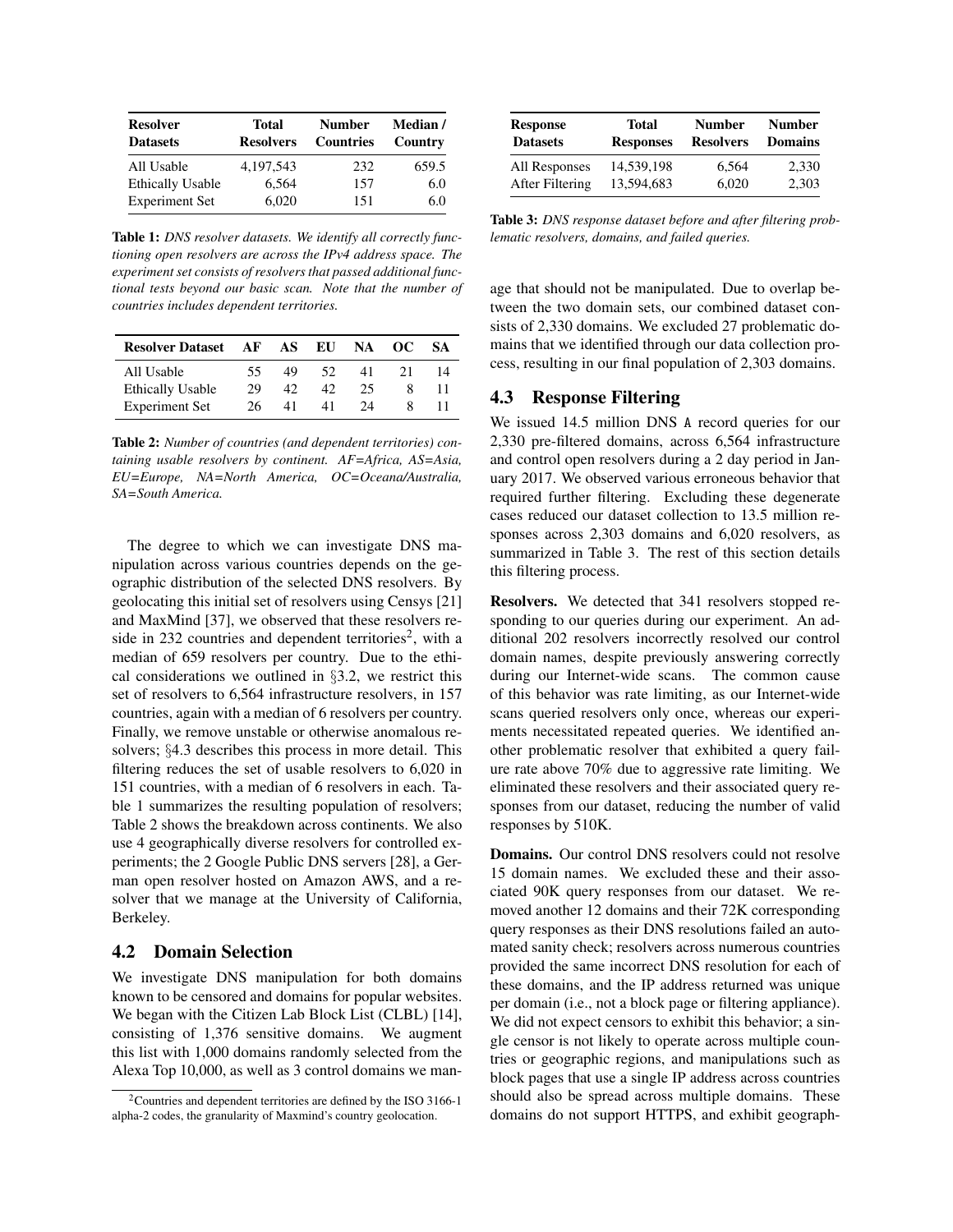ically specific deployments. With increased geographic diversity of control resolvers or deployment of HTTPS by these sites, our consistency or verifiability metrics would account for these domains.

Queries. We filtered another 256K queries that returned failure error codes; 93.7% of all errors were timeouts and server failures. Timeouts denote connections where the resolver did not respond to our query within 15 seconds. Server failures indicate when a resolver could not recursively resolve a domain within its own pre-configured time allotment (10 seconds by default in BIND). Table 4 provides a detailed breakdown of error responses.

| <b>Failure Type</b> | Count   | % of Responses |
|---------------------|---------|----------------|
| <b>Timeout</b>      | 140,551 | $0.97\%$       |
| Server Fail         | 107,826 | 0.74%          |
| Conn Refused        | 7,823   | 0.05%          |
| Conn Error          | 3,686   | 0.03%          |
| Truncated           | 3,451   | 0.02%          |
| <b>NXDOMAIN</b>     | 1.713   | 0.01%          |
|                     |         |                |

Table 4: *Breakdown of the 265,050 DNS responses that returned a non-success error code.*

Returning an NXDOMAIN response code [38], which informs a client that a domain does not exist, is an obvious potential DNS censorship mechanism. Unfortunately, some CDNs return this error in normal operations, presumably due to rate limiting or client configuration settings. We found that the most prevalent NX behavior occurred in the countries of Tonga and Pakistan; both countries exhibited censorship of multiple content types, including adult and LGBT. Previous studies have observed NXDOMAIN blocking in Pakistan [38]. These instances comprise a small percentage of overall NX-DOMAIN responses. Given the many non-censorship NXDOMAIN responses and the relative infrequency of their use for censorship, we exclude these from our analysis. Another 72K responses had a SUCCESS response code, but contained no IP address in the response. This failure mode frequently coincide with CNAME responses that could not be resolved further. We excluded these queries. Table 5 provides a geographic breakdown of NXDOMAIN responses.

After removing problematic resolvers, domains, and failed queries, the dataset comprises of 13,594,683 DNS responses. By applying our *consistency* and *independent verifiability* metrics, we identify 41,778 responses (0.31%) as manipulated, spread across 58 countries (and dependent territories) and 1,408 domains.

| Country            | % NXDOMAIN |
|--------------------|------------|
| Tonga              | $2.93\%$   |
| Pakistan           | 0.37%      |
| Bosnia/Herzegovina | 0.12%      |
| Isle of Man        | 0.04%      |
| Cape Verde         | 0.04%      |

Table 5: *The top 5 countries / dependent territories by the percent of queries that responded with NXDOMAIN.*



Figure 3: *The ability of each correctness metric to classify responses as correct. Table is ordered (top to bottom, left to right) by the lines on the graph (left to right).*

# 5 Results

We now evaluate the effectiveness of our DNS manipulation metrics and explore manipulated DNS responses in the context of Internet censorship.

## 5.1 Evaluating Manipulation Metrics

To assess the effectiveness of the *consistency* and *independent verifiability* metrics, we quantify the ability of each metric to identify unmanipulated responses (to exclude from further investigation). Figure 3 shows each metric's efficacy. The horizontal axis represents the fraction of responses from a particular resolver that are classified as correct by a given metric. The vertical axis indicates the number of resolvers that exhibit that same fraction of correct responses (again under the given metric). For example, almost 6,000 resolvers had roughly 8% of their responses identified as correct under the "Same CDN" metric. A narrow band indicates that many resolvers exhibit similar fractions of correct responses under that metric (i.e., it is more *stable*). The closer the center mass of a histogram lies to 1.0, the more *effective* its corresponding metric, since a larger fraction of responses are classified as correct (i.e., not manipulation) using that metric.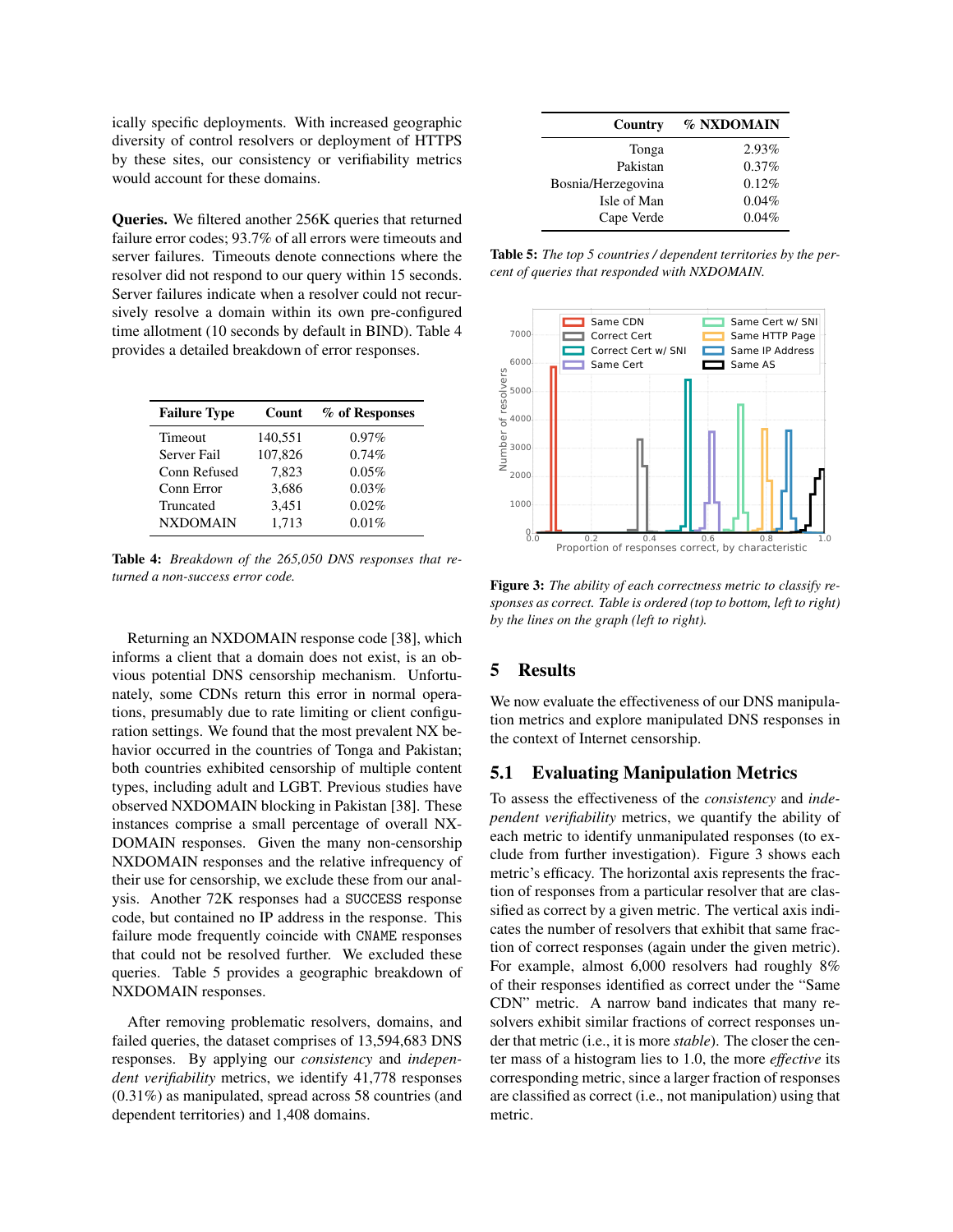

Figure 4: *The fraction of responses manipulated, per resolver. For 89% of resolvers, we observed no manipulation.*

The AS consistency metric ("Same AS") is the most effective: it classified 90% of the DNS responses as consistent. Similarly, identifying matching IP addresses between responses from our control resolvers and our experiment resolvers flagged about 80% of responses as correct across most resolvers. "Same HTTP Page" is also relatively effective, as many geographically distributed deployments of the same site (such as with Points-of-Presence) have either identical content or infrastructure error characteristics (see  $\S 3.5.1$ ). This figure also illustrates the importance of SNI, increasing the effectiveness of correct and valid HTTPS certificates from 38% to 55%. The same HTTPS certificate ("Same Cert") metric turns out to be more effective than simply having a correct certificate ("Correct Cert"), because so many sites incorrectly deploy HTTPS.

#### 5.2 Manipulated DNS Responses

We detect nearly 42,000 manipulated DNS responses; we now investigate the distribution of these responses across resolvers, domains, and countries.

Manipulated responses by resolver. Figure 4 shows the cumulative fraction of results that return at least a certain fraction of manipulated responses: 88% of resolvers exhibited no manipulation; for 96% of resolvers, we observe manipulation for fewer than 5% of responses. The modes in the CDF highlight differences between resolver subpopulations, which upon further investigation we discovered reflected differing manipulation practices across countries. Additionally, 62% of domains are manipulated by at least one resolver, which is expected given that more than half of our selected domains are sensitive sites on the CLBL. We explore these variations in more detail later in this section.

| Country (# Res.) | Median   | Mean     | Max     | Min      |
|------------------|----------|----------|---------|----------|
| Iran $(122)$     | $6.02\%$ | 5.99%    | 22.41\% | $0.00\%$ |
| China $(62)$     | 5.22%    | 4.59%    | 8.40%   | $0.00\%$ |
| Indonesia (80)   | 0.63%    | 2.81%    | 9.95%   | $0.00\%$ |
| Greece $(26)$    | 0.28%    | 0.40%    | 0.83%   | $0.00\%$ |
| Mongolia (6)     | 0.17%    | 0.18%    | 0.36%   | $0.00\%$ |
| Iraq $(7)$       | 0.09%    | $1.67\%$ | 5.79%   | $0.00\%$ |
| Bermuda (2)      | 0.04%    | 0.04%    | 0.09%   | $0.00\%$ |
| Kazakhstan (14)  | 0.04%    | 0.30%    | 3.90%   | $0.00\%$ |
| Belarus (18)     | 0.04%    | $0.07\%$ | 0.30%   | $0.00\%$ |

Table 6: *Top 10 countries by median percent of manipulated responses per resolver. We additionally provide the mean, maximum, and minimum percent for resolvers in each country. The number of resolvers per country is listed with the country name.*

Manipulated responses by country. Previous work has observed that some countries deploy nation-wide DNS censorship technology [5]; therefore, we expected to see groups of resolvers in the same country, each manipulating a similar set of domains. Table 6 lists the percent of manipulated responses per resolver, aggregated across resolvers in each country. Resolvers in Iran exhibited the highest degree of manipulation, with a median of 6.02% manipulated responses per Iranian resolver; China follows with a median value of 5.22%. These rankings depend on the domains in our domain list, and may merely reflect that the CLBL contained more domains that are censored in these countries.

The top 10 countries shown in Table 6 all have at least one resolver that does not manipulate *any* domains; IP address geolocation inaccuracy may partially explain this surprising finding. For example, uncensored resolvers in Hong Kong may be incorrectly labeled as Chinese. Additionally, for countries that do not directly implement the technical manipulation mechanisms but rather rely on individual ISPs to do so, the actual manifestation of manipulation may vary across ISPs within a single country. Localized manipulation by resolver operators in countries with few resolvers could also influence these results. §5.3 investigates these factors further.

Figure 5 shows the representation of responses in our dataset by country. For example, the leftmost pair of bars shows that, while less than 5% of all responses in our dataset came from Iranian resolvers, the responses that we received accounted for nearly 40% of manipulated responses in the dataset. Similarly, Chinese resolvers represented 1% of responses in the data but contributed to 15% of the manipulated responses. In contrast, 30% of our DNS responses came from resolvers in the United States, but accounted for only 5% of censored responses.

Table 7 shows the breakdown of the top manipulated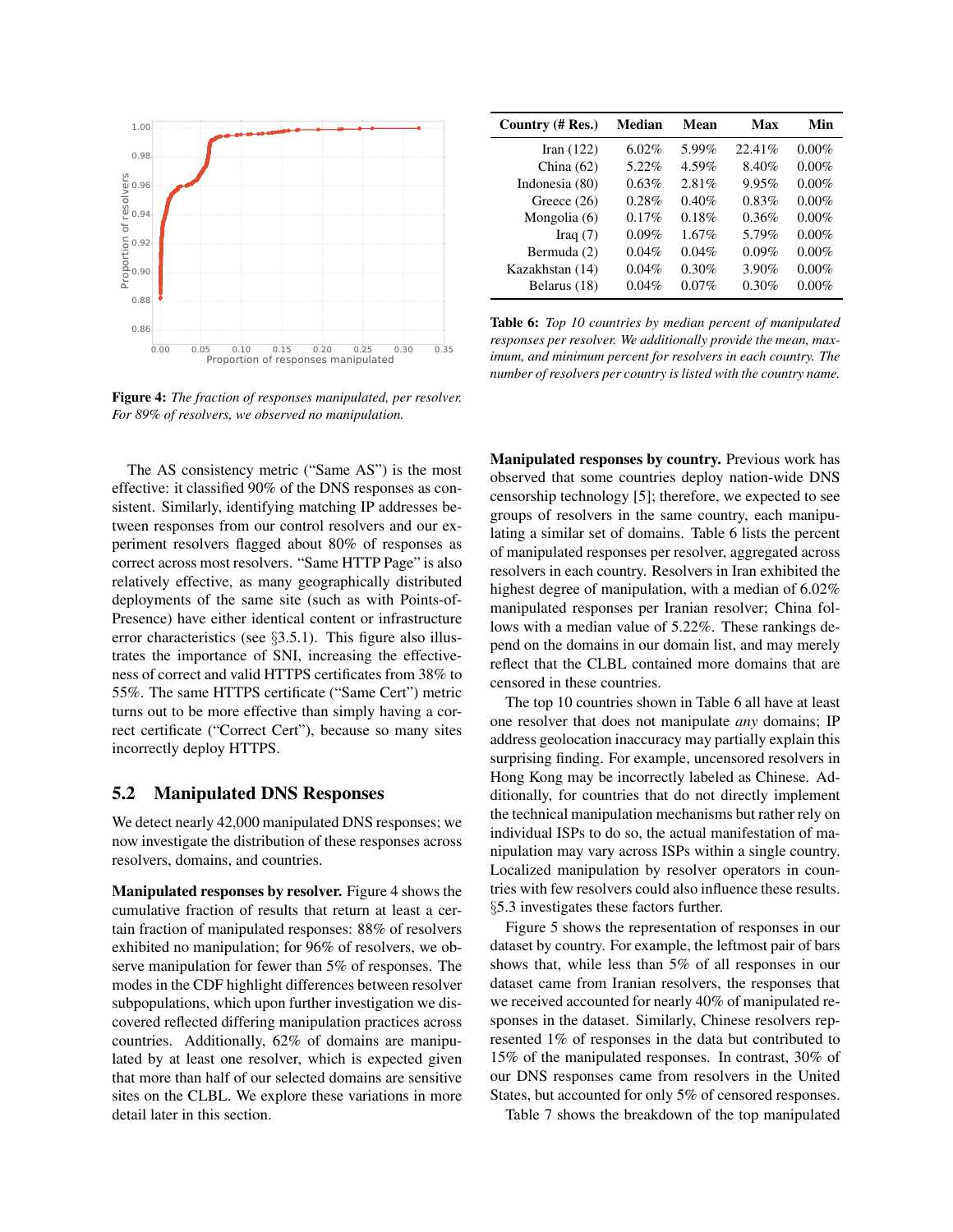

Figure 5: *The fraction of all responses in our dataset from each country (blue), and the fraction of all manipulated responses in our dataset from the corresponding country (red).*

responses, by the IP address that appears in the manipulated answer. The top two special-purpose (i.e., private) IP addresses appear in the majority of responses within Iran. The third most common response is an OpenDNS (a DNS filtering and security product [13]) blockpage indicating adult content. The fourth most frequent response is an IP address hosting an HTTP error page known to be used in Turkey DNS manipulation [11].

Private and special-purpose IPv4 addresses in manipulated DNS responses. Of the roughly 42,000 manipulated DNS responses, 17,806 correspond to specialpurpose IPv4 addresses as defined by RFC 6890 [17]; the remaining 23,972 responses corresponded to addresses in the public IP address space. Table 8 shows the extent to which countries return private IP addresses in responses, for the top 10 countries ranked by the relative amount of DNS manipulation compared to the total number of results from that country. For example, we observed more manipulated responses from Turkey than Iraq, but Iris used more open DNS resolvers in Turkey, so observed frequencies require normalization. Here, we notice that countries that manipulate DNS tend to either return only special-purpose IP addresses in manipulated responses (as in the case of Iran, Iraq, and Kuwait) or only public IP addresses (China).

Figure 6 presents the distribution of observed public IP addresses across manipulated responses in our dataset. The most frequently returned public IP address, an OpenDNS blockpage, constituted almost 15% of all manipulated responses containing public IP addresses. The top ten public IP addresses accounted for nearly 60% of responses.

Many IP answers have been observed in previous studies on Chinese DNS censorship [5, 25]. These addresses

| Answer         | <b>Results</b> | <b>Names</b> | Category                |
|----------------|----------------|--------------|-------------------------|
| 10.10.34.36    | 12,144         | 140          | Private                 |
| 10.10.34.34    | 4,566          | 776          | Private                 |
| 146.112.61.106 | 3,495          | 801          | OpenDNS Adult           |
| 195.175.254.2  | 3,137          | 129          | <b>HTTP</b> Error Page  |
| 93.46.8.89     | 1,571          | 88           | China*                  |
| 118.97.116.27  | 1,212          | 155          | Safe / Filtering        |
| 243.185.187.39 | 1,167          | 88           | $China*$                |
| 127.0.0.1      | 876            | 267          | Private                 |
| 95.53.248.254  | 566            | 566          | Resolver's Own IP       |
| 95.53.248.254  | 565            | 565          | Resolver's Own IP       |
| 8.7.198.45     | 411            | 75           | $China*$                |
| 202.169.44.80  | 379            | 113          | Safe / Filtering        |
| 212.47.252.200 | 371            | 371          | Resolver's Own IP       |
| 212.47.254.200 | 370            | 370          | Resolver's Own IP       |
| 213.177.28.90  | 352            | 22           | <b>Gambling Blockpg</b> |
| 208.91.112.55  | 349            | 320          | Blockpg                 |
| 180.131.146.7  | 312            | 145          | Safe / Filtering        |
| 203.98.7.65    | 303            | 78           | China*                  |
| 202.182.48.245 | 302            | 100          | <b>Adult Blockpg</b>    |
| 93.158.134.250 | 258            | 86           | Safe / Filtering        |

Table 7: *Most common manipulated responses by volume, with manual classification for public, non-resolver IP addresses. The category "China\*" are IP addresses previously observed by Farnan et al. in 2016 [25].*

are seemingly arbitrary; they host no services, not even a fundamental webpage. The 10 most frequent Chinese responses constituted almost 75% of Chinese responses. The remaining 25% are spread over a long tail of nearly 1,000 seemingly arbitrary non-Chinese IP addresses.

# 5.3 Manipulation Within Countries

Figure 7 shows the DNS manipulation of each domain by the fraction of resolvers *within* a country, for the 10 countries with the most normalized amount of manipulation. Each point represents a domain; the vertical axis represents the fraction of resolvers in that country that manipulate it. Shading shows the density of points for that part of the distribution. The plot reveals several interesting phenomena. One group of domains is manipulated by about 80% of resolvers in Iran, and another group is manipulated by fewer than 10% of resolvers. This second group of domains is manipulated by a smaller fraction of resolvers, also returning non-public IP addresses. These effects are consistent with previously noted blackholing employed by DNS manipulation infrastructure [7]; this phenomenon deserves further investigation.

Similarly, one set of domains in China experiences manipulation by approximately 80% of resolvers, and another set experiences manipulation only half the time. In contrast, manipulation in Greece and Kuwait is more homogeneous across resolvers.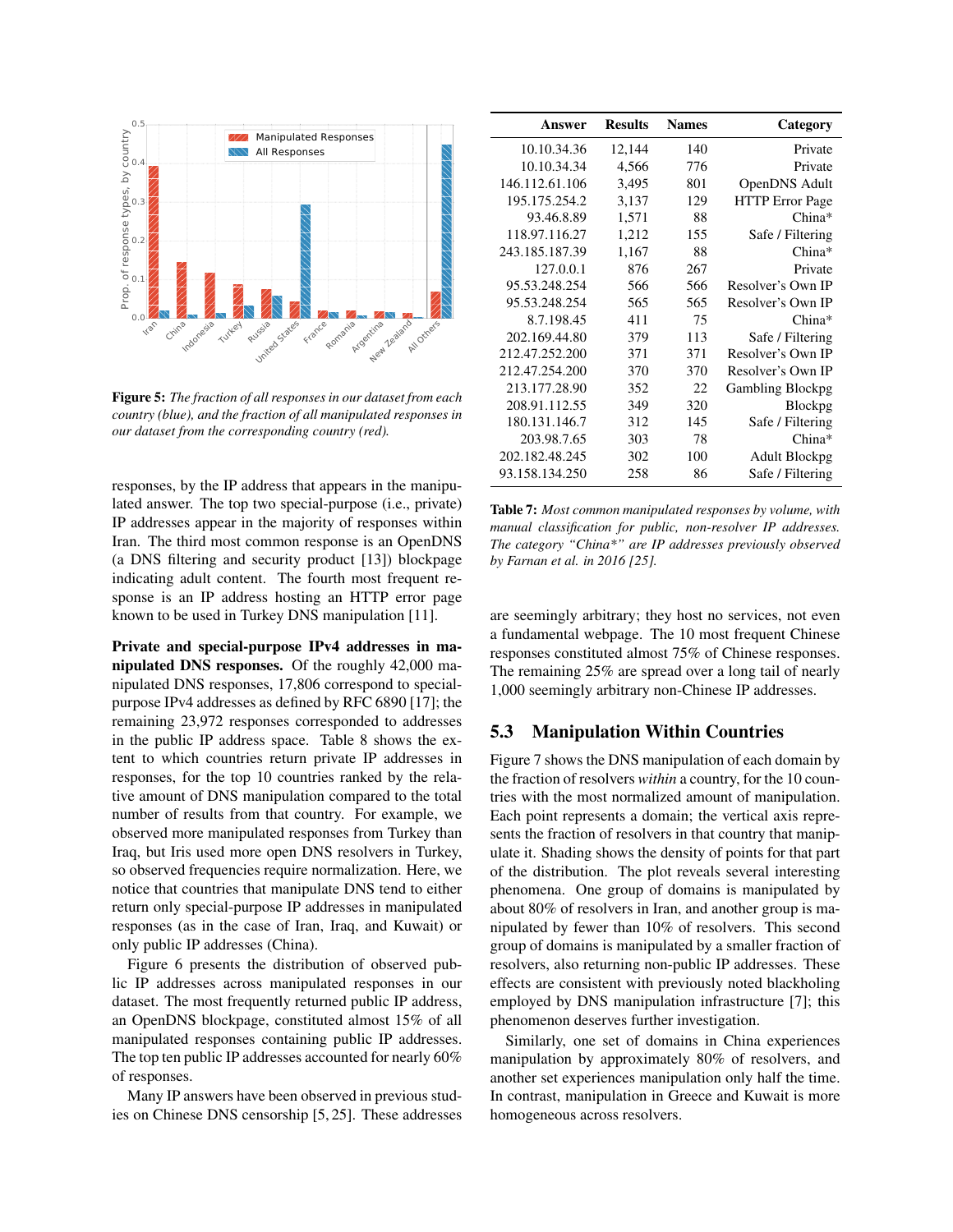| Country (# Res.)    | $\%$ Incor. | $\%$ Pub. |
|---------------------|-------------|-----------|
| Iran $(122)$        | 6.02%       | 0.01%     |
| China $(62)$        | 4.52%       | 99.46%    |
| Indonesia (80)      | 2.74%       | 95.08%    |
| Iraq $(7)$          | 1.68%       | 1.49%     |
| New Zealand (16)    | 1.59%       | 100.00%   |
| <b>Turkey</b> (192) | 0.84%       | 99.81%    |
| Romania (45)        | $0.77\%$    | 100.00%   |
| Kuwait (10)         | 0.61%       | $0.00\%$  |
| Greece $(26)$       | 0.41%       | 100.00%   |
| Cyprus $(5)$        | $0.40\%$    | 100.00%   |

Table 8: *Percent of public IP addresses in manipulated responses, by country. Countries are sorted by overall frequency of manipulation.*



Figure 6: *Manipulated but public IP addresses in our dataset. The horizontal axis is sorted by the most common IP.*

Heterogeneity across a country may suggest a situation where different ISPs implement filtering with different block lists; it might also indicate variability across geographic region within a country. The fact that manipulation rates vary even among resolvers in a certain group within a country may indicate either probabilistic manipulation, or the injection of manipulated responses (a phenomenon that has been documented before [5]). Other more benign explanations exist, such as corporate firewalls (which are common in the United States), or localized manipulation by resolver operators.

Ceilings on the percent of resolvers within a country performing manipulation, such as no domain in China experiencing manipulation across more than approximately 85% of resolvers, suggest IP geolocation errors are common.



Figure 7: *The fraction of resolvers within a country that manipulate each domain.*



Figure 8: *The number of countries (or dependent territories) that block each domain with observed manipulated responses, sorted by manipulation prevalence.*

#### 5.4 Commonly Manipulated Domains

Commonly manipulated domains across countries. Many domains experienced manipulation across a range of countries. Figure 8 shows a CDF of the number of countries (or dependent territories) for which at least one resolver manipulated each domain. 30% of domains were manipulated in only a single country, while 70% were manipulated in 5 or fewer countries. No domain was manipulated in more than 19 countries.

Table 9 highlights domains that experience manipulation in many countries (or dependent territories). The 2 most manipulated domains are both gambling websites, each experiencing censorship across 19 different countries. DNS resolutions for pornographic websites are similarly manipulated, accounting for the next 3 most commonly affected domains. Peer-to-peer file sharing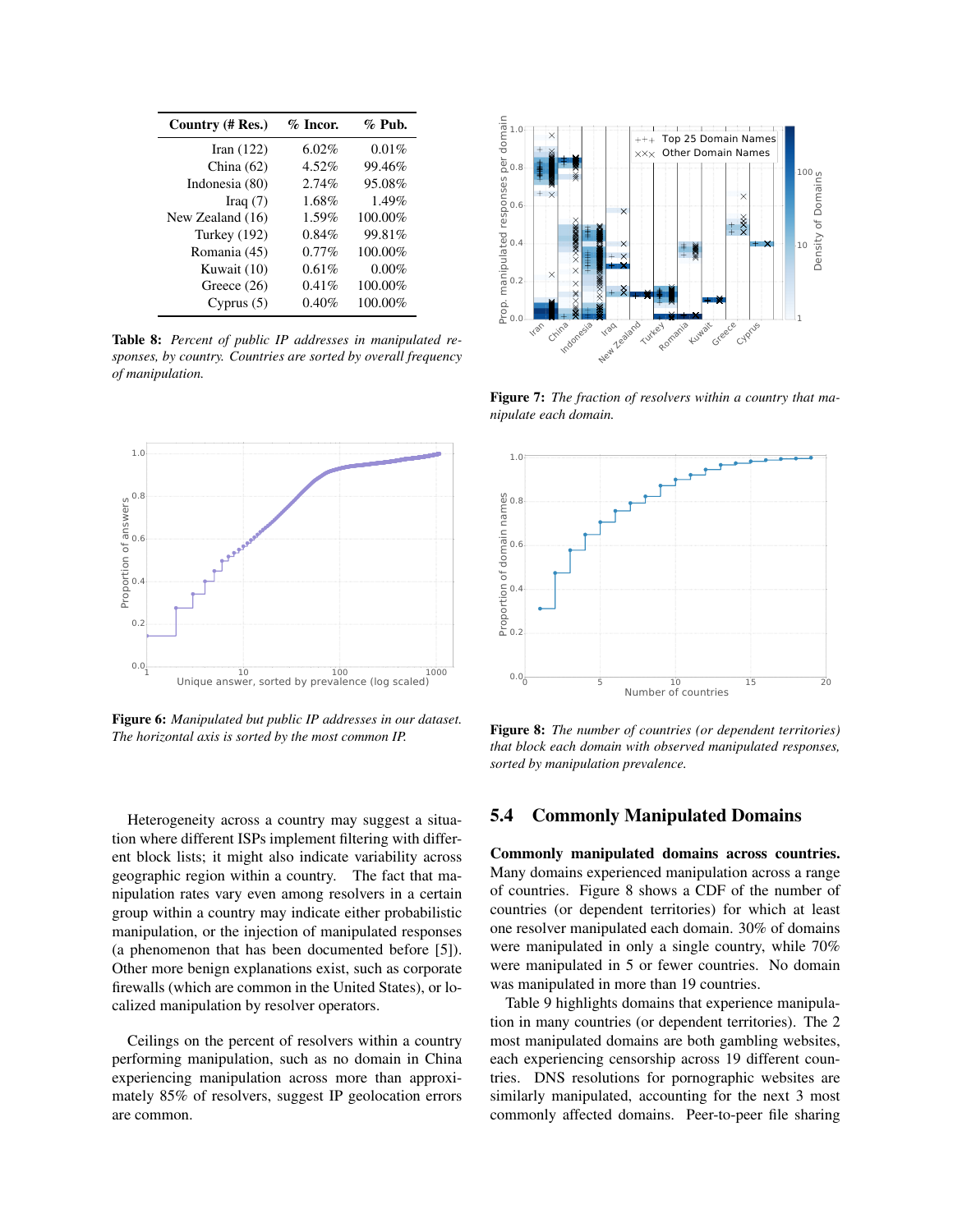| Rank           | <b>Domain Name</b> | Category                 | # Cn | # Res |
|----------------|--------------------|--------------------------|------|-------|
| 1              | *pokerstars.com    | Gambling                 | 19   | 251   |
| $\overline{c}$ | betway.com         | Gambling                 | 19   | 234   |
| 3              | pornhub.com        | Pornography              | 19   | 222   |
| 4              | youporn.com        | Pornography              | 19   | 192   |
| 5              | xvideos.com        | Pornography              | 19   | 174   |
| 6              | thepiratebay.org   | P <sub>2</sub> P sharing | 18   | 236   |
| 7              | thepiratebay.se    | P <sub>2</sub> P sharing | 18   | 217   |
| 8              | xhamster.com       | Pornography              | 18   | 200   |
| 9              | *partypoker.com    | Gambling                 | 17   | 226   |
| 10             | beeg.com           | Pornography              | 17   | 183   |
| 80             | torproject.org     | Anon. & cen.             | 12   | 159   |
| 181            | twitter.com        | Twitter                  | 9    | 160   |
| 250            | *youtube.com       | Google                   | 8    | 165   |
| 495            | *citizenlab.org    | Freedom expr.            | 4    | 148   |
| 606            | www.google.com     | Google                   | 3    | 56    |
| 1086           | google.com         | Google                   | 1    | 5     |

Table 9: *Domain names manipulated in the most countries (or dependent territories), ordered by number of countries with manipulated responses. Domains beginning with \* begin with "www.".*

sites are also commonly targeted, particularly The Pirate Bay. The Tor Project [50] DNS domain is the most widely interfered with domain amongst anonymity and censorship tools, manipulated across 12 countries. Citizen Lab [15] also experienced manipulation across 4 countries. We note that www.google.com is impacted across more countries than google.com, unsurprising since all HTTP and HTTPS queries to google.com immediately redirect to www.google.com; for example, China manipulates www.google.com queries but disregards those for google.com. This result underscores the need for domain datasets that contain complete domains and subdomains, rather than simply second-level domains.

We also note that commonly measured sites such as The Tor Project, Google, and Twitter, experience manipulation across significantly fewer countries than some sites. Such disparity points to the need for a diverse domain dataset.

China focuses its DNS manipulation not just on adult content but also major English news outlets, such as nytimes.com, online.wsj.com, and www.reuters. com. China is the only country observed to manipulate the DNS responses for these domains; it also censored the Chinese language Wikipedia domain.

Commonly manipulated categories. Table 10 shows the prevalence of manipulation by CLBL categories. We consider a category as manipulated within a country if any resolver within that country manipulates a domain of that category. Domains in the Alexa Top 10K expe-

| Rank | <b>Domain Category</b>        | $#$ Cn. | # Resolv. |
|------|-------------------------------|---------|-----------|
| 1    | Alexa Top 10k                 | 36      | 442       |
| 2    | Freedom of expr.              | 35      | 384       |
| 3    | P <sub>2</sub> P file sharing | 34      | 394       |
| 4    | Human rights                  | 31      | 288       |
| 5    | Gambling                      | 29      | 377       |
| 6    | Pornography                   | 29      | 342       |
| 7    | Alcohol and drugs             | 28      | 274       |
| 8    | Anon. & censor.               | 24      | 303       |
| 9    | Hate speech                   | 22      | 158       |
| 10   | Multimedia sharing            | 21      | 293       |
| 20   | Google                        | 16      | 234       |
| 34   | Facebook                      | 10      | 175       |
| 38   | Twitter                       | 9       | 160       |

Table 10: *Top 10 domain categories, ordered by number of countries (or dependent territories) with manipulated answers.*

rienced the most manipulation; these domains did not appear in the CLBL, which highlights the importance of measuring both curated lists from domain experts as well as broad samples of popular websites. Although no single domain experiences manipulation in more than 19 countries, several categories experience manipulation in more than 30 countries, indicating that while broad categories appear to be commonly targeted, the specific domains may vary country to country.

To study how manipulated categories vary across countries, we analyzed the fraction of resolvers within each country that manipulate a particular category. The top categories vary extensively across countries. Table 11 shows the most frequently manipulated categories for the top 10 countries by normalized amounts of manipulation. The top category of manipulated content in Iran, "provocative attire," is not a category across any of the other top 10 countries. Manipulation of domains randomly selected from Alexa but not in the CLBL ("Alexa Top 10k") is prevalent across numerous countries, again reinforcing the need for diverse domain datasets. Anonymity and censorship tools are manipulated extensively across 85% of resolvers in China, but not across the rest of the top 10. Pornography and gambling sites are manipulated throughout.

#### 6 Summary

Internet censorship is widespread, dynamic, and continually evolving; understanding the nature of censorship thus requires techniques to perform continuous, largescale measurement. Unfortunately, the state-of-the-art techniques for measuring manipulation—a common censorship technique—rely on human volunteers, limiting the scale and frequency of measurements. This work introduces a method for measuring DNS manipulation on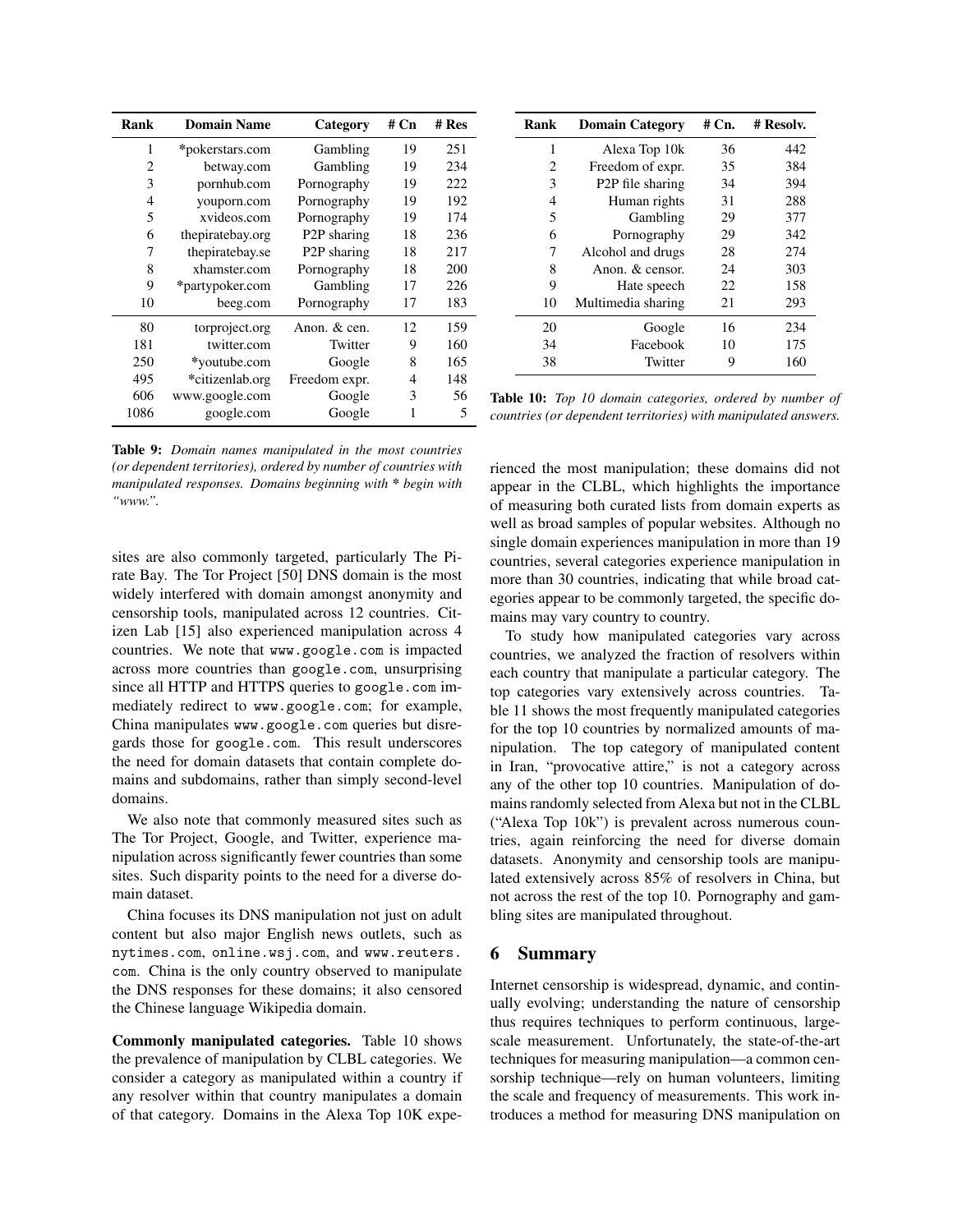| Country        | <b>Domain Category</b>        | % of Resolv. |
|----------------|-------------------------------|--------------|
| <b>IR</b>      | Provocative attire            | 90.98%       |
|                | Alexa Top 10k                 | 90.16%       |
|                | Freedom of expr.              | 90.16%       |
| CN             | Alexa Top 10k                 | 85.48%       |
|                | Freedom of expr.              | 85.48%       |
|                | Anon. & censor.               | 85.48%       |
| ID             | Pornography                   | 57.50%       |
|                | Alexa Top 10k                 | 56.25%       |
|                | P2P file sharing              | 52.50%       |
| IQ             | <b>Political Blog</b>         | 57.14%       |
|                | Alexa Top 10k                 | 28.57%       |
|                | Freedom of expr.              | 28.57%       |
| NZ             | Alexa Top 10k                 | 12.50%       |
|                | Freedom of expr.              | 12.50%       |
|                | P <sub>2</sub> P file sharing | 12.50%       |
| TR             | Alexa Top 10k                 | 18.23%       |
|                | Freedom of expr.              | 17.71%       |
|                | Pornography                   | 16.67%       |
| R <sub>O</sub> | Alexa Top 10k                 | 37.78%       |
|                | Gambling                      | 37.78%       |
|                | Freedom of expr.              | 2.22%        |
| <b>KW</b>      | Alexa Top 10k                 | 10.00%       |
|                | Freedom of expr.              | 10.00%       |
|                | P <sub>2</sub> P file sharing | 10.00%       |
| <b>GR</b>      | Gambling                      | 50.00%       |
|                | Alexa Top 10k                 | 46.15%       |
| <b>CY</b>      | Alexa Top 10k                 | 40.00%       |
|                | Gambling                      | 40.00%       |

Table 11: *Breakdown of the top 3 domain categories experiencing manipulation, per country. Countries are ordered by the relative amount of manipulated responses for that country. Both Greece (GR) and Cyprus (CY) only experience manipulated responses across 2 categories.*

a global scale by using as vantage points open DNS resolvers that form part of the Internet's infrastructure.

The major contributions of our work are: (1) Iris: a scalable, ethical system for measuring DNS manipulation; (2) an analysis technique for disambiguating natural variation in DNS responses (e.g., due to CDNs) from more nefarious types of manipulation; and (3) a largescale measurement study that highlights the heterogeneity of DNS manipulation, across countries, resolvers, and domains. Notably, we find that manipulation is heterogeneous across DNS resolvers even within a single country. Iris supports regular, continuous measurement, which will ultimately facilitate tracking DNS manipulation trends as they evolve over time; our next step is to operationalize such measurements to facilitate longitudinal analysis.

## Acknowledgements

The authors are grateful for the assistance and support of Manos Antonakakis, Randy Bush, Jed Crandall, Zakir Durumeric, and David Fifield. This work was supported in part by National Science Foundation Awards CNS-1237265, CNS-1406041, CNS-1518878, CNS-1518918 CNS-1540066 and CNS-1602399.

### **References**

- [1] G. Aceto, A. Botta, A. Pescapè, N. Feamster, M. F. Awan, T. Ahmad, and S. Qaisar. Monitoring Internet Censorship with UBICA. In *International Workshop on Traffic Monitoring and Analysis (TMA)*, 2015.
- [2] Alexa Top Sites. http://www.alexa.com/ topsites.
- [3] C. Anderson, P. Winter, and Roya. Global Network Interference Detection Over the RIPE Atlas Network. In *USENIX Workshop on Free and Open Communications on the Internet (FOCI)*, 2014.
- [4] Anonymous. The Collateral Damage of Internet Censorship by DNS Injection. *SIGCOMM Computer Communication Review*, 42(3):21–27, June 2012.
- [5] Anonymous. Towards a Comprehensive Picture of the Great Firewall's DNS Censorship. In *USENIX Workshop on Free and Open Communications on the Internet (FOCI)*, 2014.
- [6] M. Antonakakis, R. Perdisci, D. Dagon, W. Lee, and N. Feamster. Building a Dynamic Reputation System for DNS. In *USENIX Security Symposium*, 2010.
- [7] S. Aryan, H. Aryan, and J. A. Halderman. Internet Censorship in Iran: A First Look. In *USENIX Workshop on Free and Open Communications on the Internet (FOCI)*, 2013.
- [8] M. Bailey and C. Labovitz. Censorship and Cooption of the Internet Infrastructure. Technical Report CSE-TR-572-11, University of Michigan, Ann Arbor, MI, USA, July 2011.
- [9] BBC. BBC's Website is being Blocked across China. http://www.bbc.com/news/ world-asia-china-29628356, October 2014.
- [10] The Belmont Report Ethical Principles and Guidelines for the Protection of Human Subjects of Research. http://ohsr.od.nih.gov/ guidelines/belmont.html.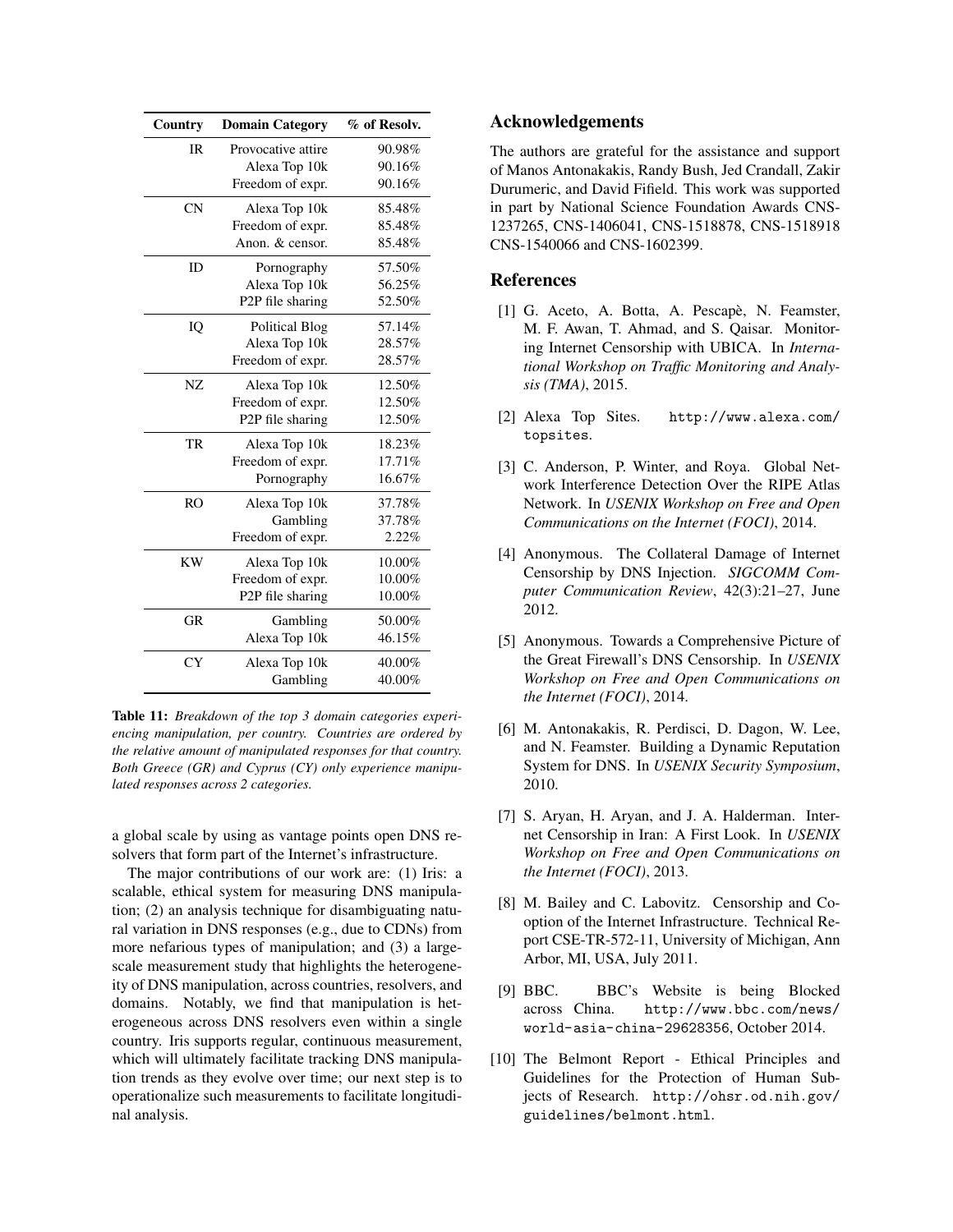- [11] S. Bortzmeyer. Hijacking through routing in turkey. https://ripe68.ripe.net/presentations/ 158-bortzmeyer-google-dns-turkey.pdf.
- [12] A. Chaabane, T. Chen, M. Cunche, E. D. Cristofaro, A. Friedman, and M. A. Kaafar. Censorship in the Wild: Analyzing Internet Filtering in Syria. In *ACM Internet Measurement Conference (IMC)*, 2014.
- [13] Cisco OpenDNS. https://www.opendns.com/.
- [14] Citizen Lab. Block Test List. https://github. com/citizenlab/test-lists.
- [15] Citizen Lab. https://citizenlab.org.
- [16] C. Contavalli, W. van der Gaast, D. C. Lawrence, and W. Kumari. Client Subnet in DNS Queries. RFC 7871.
- [17] M. Cotton, L. Vegoda, R. Bonica, and B. Haberman. Special-Purpose IP Address Registries. RFC 6890.
- [18] D. Dagon, N. Provos, C. P. Lee, and W. Lee. Corrupted DNS Resolution Paths: The Rise of a Malicious Resolution Authority. In *Network & Distributed System Security Symposium (NDSS)*, 2008.
- [19] J. Dalek, B. Haselton, H. Noman, A. Senft, M. Crete-Nishihata, P. Gill, and R. J. Deibert. A Method for Identifying and Confirming the Use of URL Filtering Products for Censorship. In *ACM Internet Measurement Conference (IMC)*, 2013.
- [20] D. Dittrich and E. Kenneally. The Menlo Report: Ethical Principles Guiding Information and Communication Technology Research. Technical report, U.S. Department of Homeland Security, Aug 2012.
- [21] Z. Durumeric, D. Adrian, A. Mirian, M. Bailey, and J. A. Halderman. A Search Engine Backed by Internet-Wide Scanning. In *ACM Conference on Computer and Communications Security (CCS)*, 2015.
- [22] Z. Durumeric, E. Wustrow, and J. A. Halderman. ZMap: Fast Internet-Wide Scanning and its Security Applications. In *USENIX Security Symposium*, 2013.
- [23] R. Ensafi, J. Knockel, G. Alexander, and J. R. Crandall. Detecting Intentional Packet Drops on the Internet via TCP/IP Side Channels. In *Passive and Active Measurements Conference (PAM)*, 2014.
- [24] R. Ensafi, P. Winter, A. Mueen, and J. R. Crandall. Analyzing the Great Firewall of China Over Space and Time. *Privacy Enhancing Technologies Symposium (PETS)*, 1(1), 2015.
- [25] O. Farnan, A. Darer, and J. Wright. Poisoning the Well – Exploring the Great Firewall's Poisoned DNS Responses. In *ACM Workshop on Privacy in the Electronic Society (WPES)*, 2016.
- [26] A. Filastò and J. Appelbaum. OONI: Open Observatory of Network Interference. In *USENIX Workshop on Free and Open Communications on the Internet (FOCI)*, 2012.
- [27] The Go Programming Language. https:// golang.org/.
- [28] Google Public DNS. https://developers. google.com/speed/public-dns/.
- [29] F. House. Freedom on the Net. 2016.
- [30] ICLab. ICLab: a Censorship Measurement Platform. https://iclab.org/.
- [31] J. Jiang, J. Liang, K. Li, J. Li, H. Duan, and J. Wu. Ghost Domain Name: Revoked yet Still Resolvable. In *Network & Distributed System Security Symposium (NDSS)*, 2012.
- [32] B. Jones, N. Feamster, V. Paxson, N. Weaver, and M. Allman. Detecting DNS Root Manipulation. In *Passive and Active Measurement (PAM)*, 2016.
- [33] B. Jones, T.-W. Lee, N. Feamster, and P. Gill. Automated Detection and Fingerprinting of Censorship Block Pages. In *ACM Internet Measurement Conference (IMC)*, 2014.
- [34] M. Kührer, T. Hupperich, J. Bushart, C. Rossow, and T. Holz. Going Wild: Large-Scale Classification of Open DNS Resolvers. In *ACM Internet Measurement Conference (IMC)*, 2015.
- [35] M. Kührer, T. Hupperich, C. Rossow, and T. Holz. Exit from Hell? Reducing the Impact of Amplification DDoS Attacks. In *USENIX Security Symposium*, 2014.
- [36] G. Lowe, P. Winters, and M. L. Marcus. The Great DNS Wall of China. Technical report, New York University, 2007.
- [37] MaxMind. https://www.maxmind.com/.
- [38] Z. Nabi. The Anatomy of Web Censorship in Pakistan. In *USENIX Workshop on Free and Open Communications on the Internet (FOCI)*, 2013.